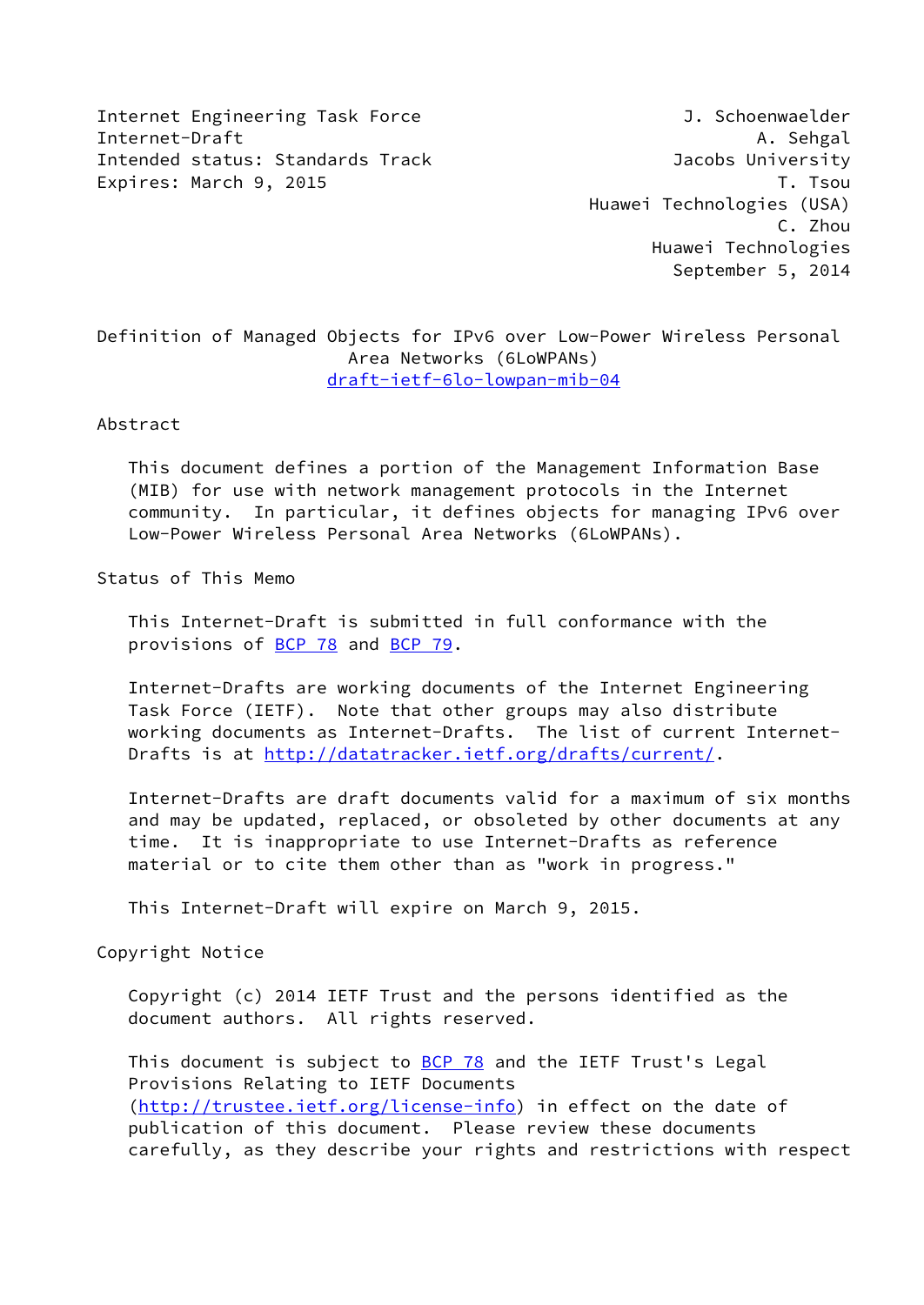<span id="page-1-1"></span>Internet-Draft LOWPAN-MIB September 2014

 to this document. Code Components extracted from this document must include Simplified BSD License text as described in Section 4.e of the Trust Legal Provisions and are provided without warranty as described in the Simplified BSD License.

Table of Contents

| 2. The Internet-Standard Management Framework $2$<br>3.<br>4.<br>5. Relationship to Other MIB Modules $\cdots$ 7<br>6.<br>7. Security Considerations 24<br>8.<br>10.1. Normative References 25<br>10.2. Informative References 26 |  |  |
|-----------------------------------------------------------------------------------------------------------------------------------------------------------------------------------------------------------------------------------|--|--|
|                                                                                                                                                                                                                                   |  |  |
|                                                                                                                                                                                                                                   |  |  |
|                                                                                                                                                                                                                                   |  |  |
|                                                                                                                                                                                                                                   |  |  |
|                                                                                                                                                                                                                                   |  |  |
|                                                                                                                                                                                                                                   |  |  |
|                                                                                                                                                                                                                                   |  |  |
|                                                                                                                                                                                                                                   |  |  |
|                                                                                                                                                                                                                                   |  |  |
|                                                                                                                                                                                                                                   |  |  |
|                                                                                                                                                                                                                                   |  |  |

# <span id="page-1-0"></span>[1](#page-1-0). Introduction

 This document defines a portion of the Management Information Base (MIB) for use with network management protocols. In particular it defines objects for managing IPv6 over Low-Power Wireless Personal Area Networks (6LoWPANs) [\[RFC4944](https://datatracker.ietf.org/doc/pdf/rfc4944)].

 While a MIB module provides a direct binding for accessing data via the Simple Network Management Protocol (SNMP) [[RFC3410](https://datatracker.ietf.org/doc/pdf/rfc3410)], supporting SNMP may not always be affordable on constrained devices. Other protocols to access data modeled in MIB modules are possible and proposals have been made recently to provide bindings to the Constrained Application Protocol (CoAP) [\[RFC7252](https://datatracker.ietf.org/doc/pdf/rfc7252)].

<span id="page-1-2"></span>[2](#page-1-2). The Internet-Standard Management Framework

 For a detailed overview of the documents that describe the current Internet-Standard Management Framework, please refer to [section](https://datatracker.ietf.org/doc/pdf/rfc3410#section-7) 7 of  [RFC 3410](https://datatracker.ietf.org/doc/pdf/rfc3410#section-7) [\[RFC3410](https://datatracker.ietf.org/doc/pdf/rfc3410)].

 Managed objects are accessed via a virtual information store, termed the Management Information Base or MIB. MIB objects are generally accessed through the Simple Network Management Protocol (SNMP).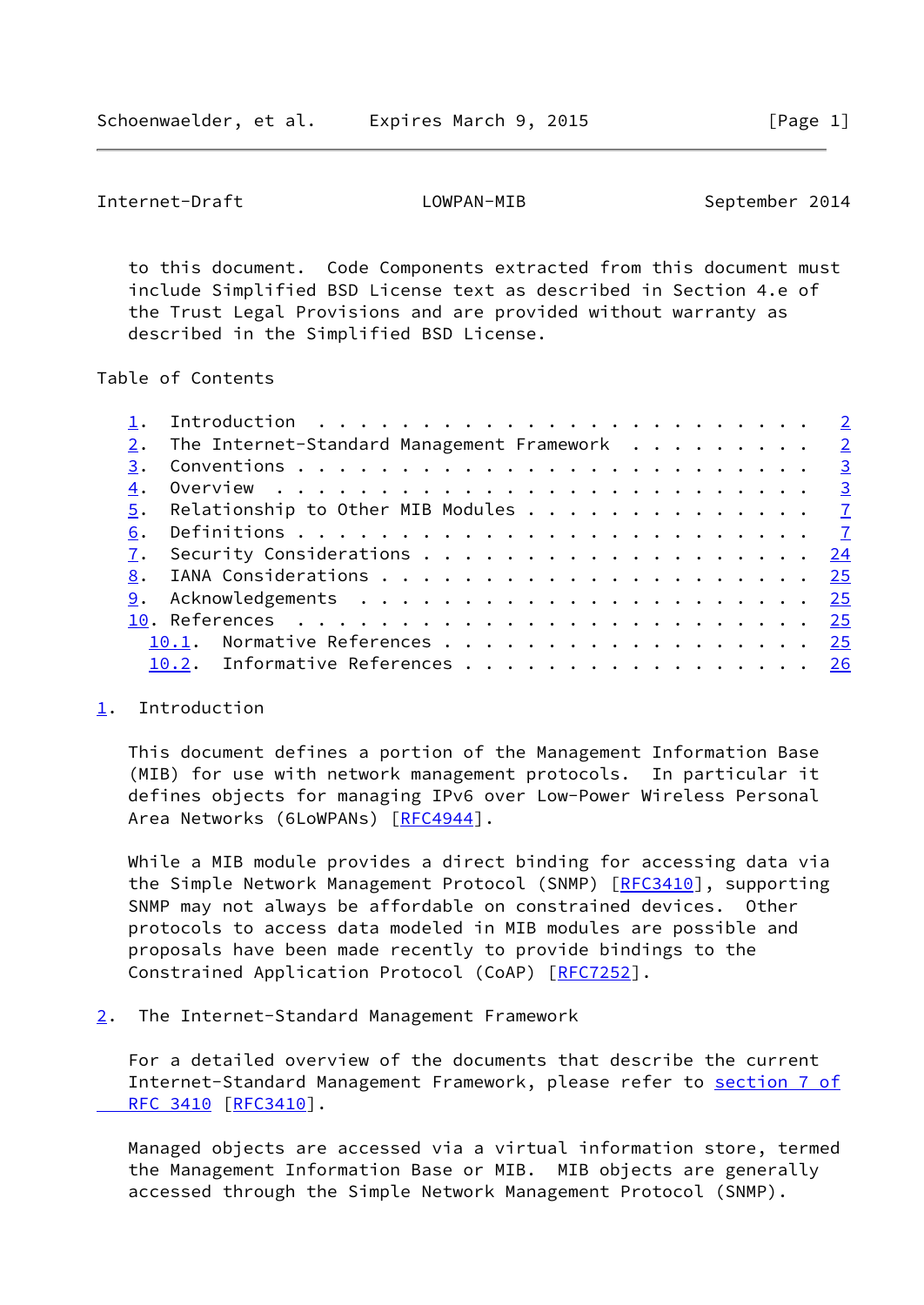Objects in the MIB are defined using the mechanisms defined in the Structure of Management Information (SMI). This document specifies a MIB module that is compliant to the SMIv2, which is described in STD 58, [RFC 2578 \[RFC2578](https://datatracker.ietf.org/doc/pdf/rfc2578)], STD 58, [RFC 2579](https://datatracker.ietf.org/doc/pdf/rfc2579) [\[RFC2579](https://datatracker.ietf.org/doc/pdf/rfc2579)] and STD 58, [RFC](https://datatracker.ietf.org/doc/pdf/rfc2580) [2580](https://datatracker.ietf.org/doc/pdf/rfc2580) [\[RFC2580](https://datatracker.ietf.org/doc/pdf/rfc2580)].

Schoenwaelder, et al. Expires March 9, 2015 [Page 2]

<span id="page-2-1"></span>Internet-Draft LOWPAN-MIB September 2014

<span id="page-2-0"></span>[3](#page-2-0). Conventions

 The key words "MUST", "MUST NOT", "REQUIRED", "SHALL", "SHALL NOT", "SHOULD", "SHOULD NOT", "RECOMMENDED", "NOT RECOMMENDED", "MAY", and "OPTIONAL" in this document are to be interpreted as described in [RFC](https://datatracker.ietf.org/doc/pdf/rfc2119) [2119](https://datatracker.ietf.org/doc/pdf/rfc2119) [\[RFC2119](https://datatracker.ietf.org/doc/pdf/rfc2119)].

<span id="page-2-2"></span>[4](#page-2-2). Overview

 The left part of Figure 1 provides an overview of the IETF protocols designed for constrained devices. The right part lists the MIB modules providing monitoring and troubleshooting support ([[RFC4113](https://datatracker.ietf.org/doc/pdf/rfc4113)], [\[RFC4292](https://datatracker.ietf.org/doc/pdf/rfc4292)], [[RFC4293\]](https://datatracker.ietf.org/doc/pdf/rfc4293), [[RFC2863](https://datatracker.ietf.org/doc/pdf/rfc2863)]). The LOWPAN-MIB defined in this document fills a hole by providing monitoring and troubleshooting support for the 6LoWPAN layer.

|                            | Protocol Layer               | MIB Modules                        |                  |
|----------------------------|------------------------------|------------------------------------|------------------|
| CoAP                       | $[$ RFC7252]                 |                                    |                  |
| UDP.                       | [RECO768]                    | UDP-MIB                            | $\lceil$ RFC4113 |
| IPv6<br>ICMP <sub>v6</sub> | <b>FRFC2460</b><br>[RFC4443] | IP-MIB<br>IP-FORWARD-MIB [RFC4292] | $\lceil$ RFC4293 |
|                            | 6LoWPAN [RFC4944]            | LOWPAN-MIB                         | [REXXXX]         |
|                            |                              | IF-MIB                             | [REC2863]        |

 /\* RFC Ed.: replace XXXX above with RFC number and remove this note  $*/$ 

Figure 1: Protocol Layers and MIB Modules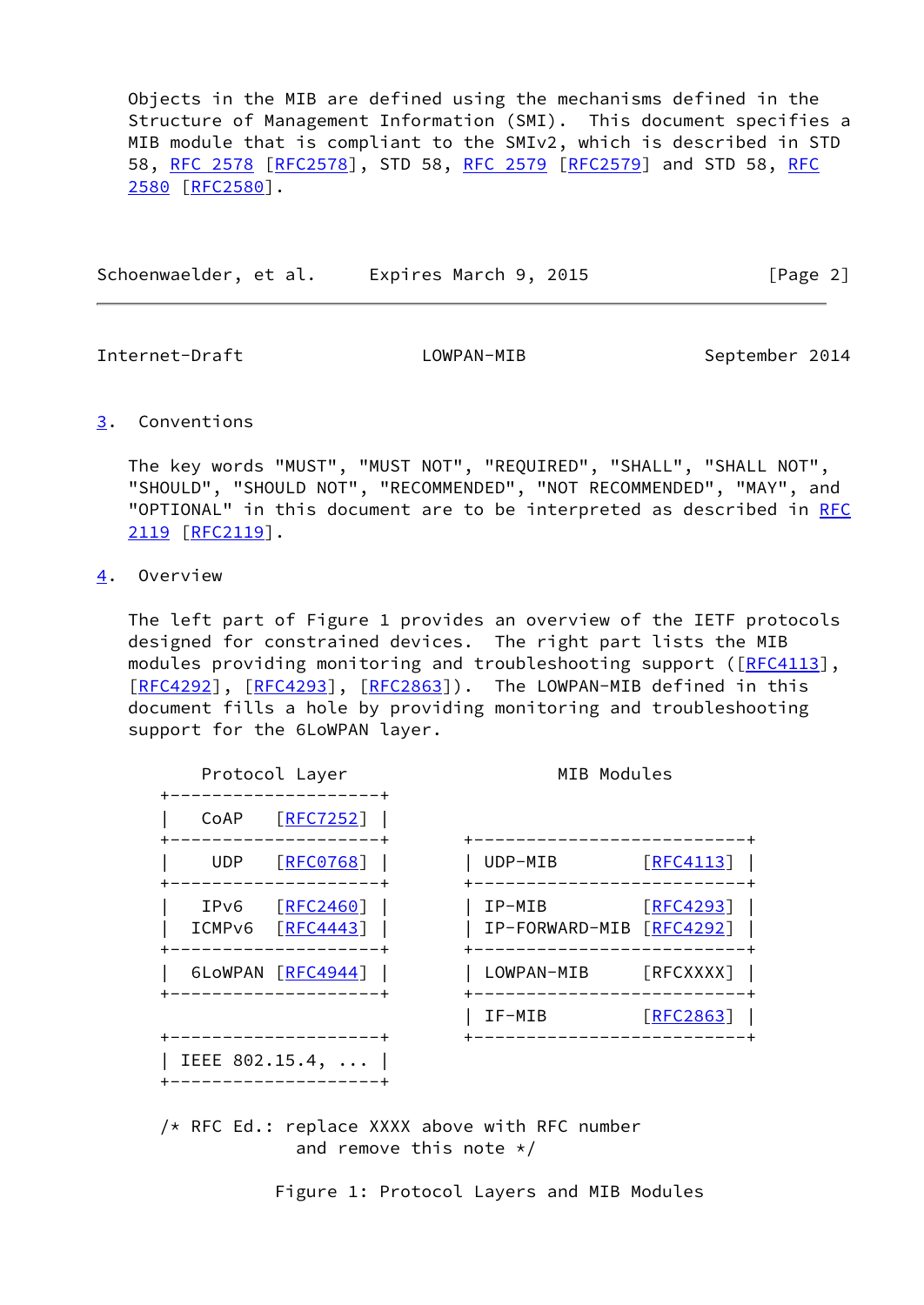The LOWPAN-MIB module is primarily a collection of counters that reflect how 6LoWPAN datagrams are processed by the 6LoWPAN layer. The objects are defined twice, once to report the global statistics as seen by the 6LoWPAN layer and once to report per interface 6LoWPAN layer statistics. The per interface statistics are optional to implement. The object identifier registration tree has the following structure:

 /\* RFC Ed.: replace XXXX below with IANA assigned OID number and remove this note  $*/$ 

Schoenwaelder, et al. Expires March 9, 2015 [Page 3]

| $---$ lowpanMIB(1.3.6.1.2.1.XXXX)      |            |
|----------------------------------------|------------|
| +---- lowpanNotifications(0)           |            |
| +---- lowpanObjects(1)                 |            |
| $+---$ lowpanStats(1)                  |            |
| +--r- lowpanReasmTimeout(1)            | Unsigned32 |
| +--r- lowpanInReceives(2)              | Counter32  |
| +--r- lowpanInHdrErrors(3)             | Counter32  |
| +--r- lowpanInMeshReceives(4)          | Counter32  |
| +--r- lowpanInMeshForwds(5)            | Counter32  |
| +--r- lowpanInMeshDelivers(6)          | Counter32  |
| +--r- lowpanInReasmReqds(7)            | Counter32  |
| +--r- lowpanInReasmFails(8)            | Counter32  |
| +--r- lowpanInReasmOKs(9)              | Counter32  |
| +--r- lowpanInCompReqds(10)            | Counter32  |
| +--r- lowpanInCompFails(11)            | Counter32  |
| +--r- lowpanInCompOKs(12)              | Counter32  |
| +--r- lowpanInDiscards(13)             | Counter32  |
| +--r- lowpanInDelivers(14)             | Counter32  |
| +--r- lowpanOutRequests(15)            | Counter32  |
| +--r- lowpanOutCompReqds(16)           | Counter32  |
| +--r- lowpanOutCompFails(17)           | Counter32  |
| +--r- lowpanOutCompOKs(18)             | Counter32  |
| +--r- lowpanOutFragReqds(19)           | Counter32  |
| +--r- lowpanOutFragFails(20)           | Counter32  |
| +--r- lowpanOutFragOKs(21)             | Counter32  |
| +--r- lowpanOutFragCreates(22)         | Counter32  |
| +--r- lowpanOutMeshHopLimitExceeds(23) | Counter32  |
| +--r- lowpanOutMeshNoRoutes(24)        | Counter32  |
| +--r- lowpanOutMeshRequests(25)        | Counter32  |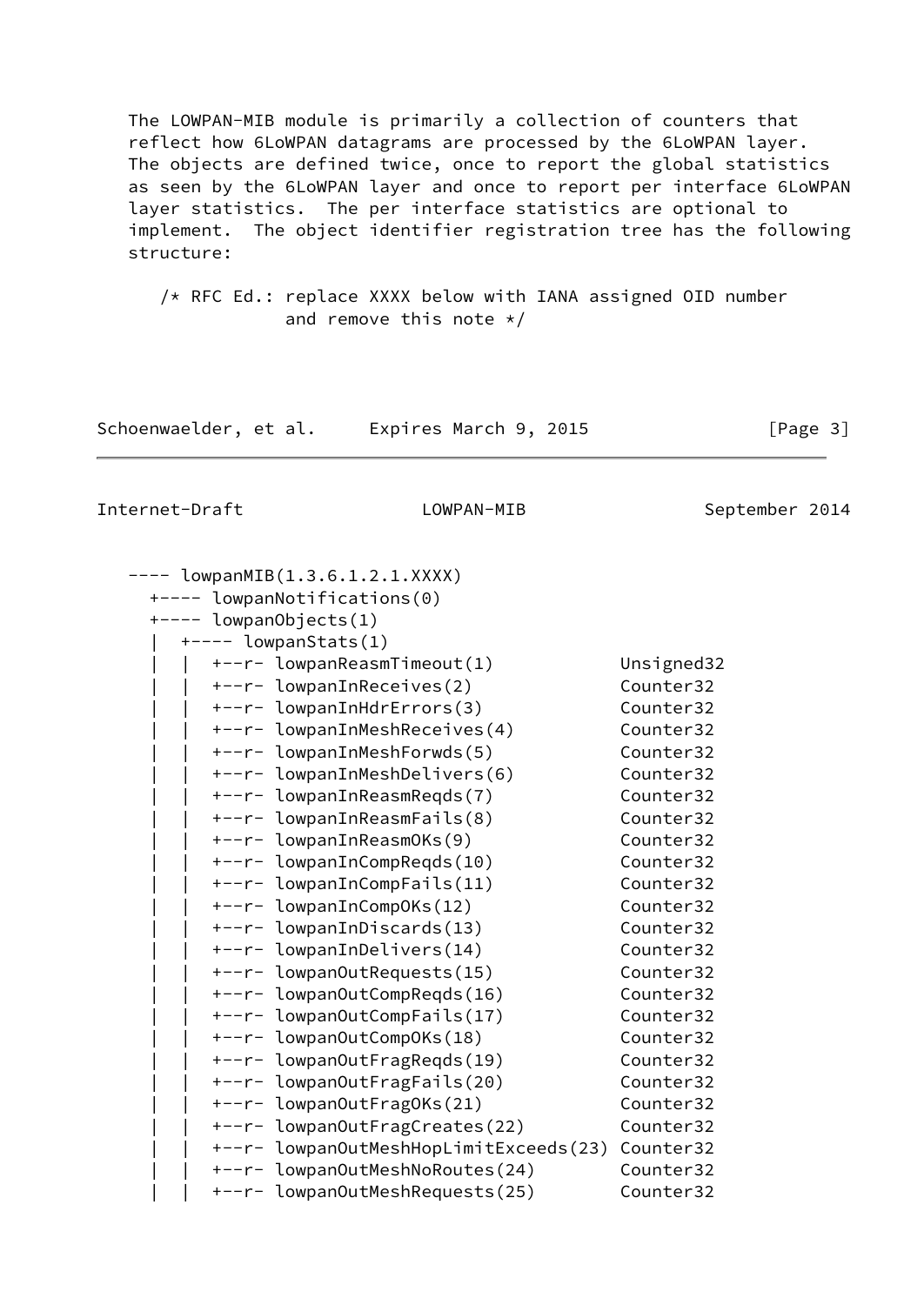| +--r- lowpanOutMeshForwds(26)         | Counter32  |
|---------------------------------------|------------|
| +--r- lowpanOutMeshTransmits(27)      | Counter32  |
| +--r- lowpanOutDiscards(28)           | Counter32  |
| +--r- lowpanOutTransmits(29)          | Counter32  |
| +---- lowpanIfStatsTable(2)           |            |
| +---- lowpanIfStatsEntry(1) [ifIndex] |            |
| +--r- lowpanIfReasmTimeout(1)         | Unsigned32 |
| +--r- lowpanIfInReceives(2)           | Counter32  |
| +--r- lowpanIfInHdrErrors(3)          | Counter32  |
| +--r- lowpanIfInMeshReceives(4)       | Counter32  |
| +--r- lowpanIfInMeshForwds(5)         | Counter32  |
| +--r- lowpanIfInMeshDelivers(6)       | Counter32  |
| +--r- lowpanIfInReasmReqds(7)         | Counter32  |
| +--r- lowpanIfInReasmFails(8)         | Counter32  |
| +--r- lowpanIfInReasmOKs(9)           | Counter32  |
| +--r- lowpanIfInCompRegds(10)         | Counter32  |
| +--r- lowpanIfInCompFails(11)         | Counter32  |
| +--r- lowpanIfInCompOKs(12)           | Counter32  |
| +--r- lowpanIfInDiscards(13)          | Counter32  |

Schoenwaelder, et al. Expires March 9, 2015 [Page 4]

| +--r- lowpanIfInDelivers(14)             | Counter32 |  |  |  |
|------------------------------------------|-----------|--|--|--|
| +--r- lowpanIfOutRequests(15)            | Counter32 |  |  |  |
| +--r- lowpanIfOutCompRegds(16)           | Counter32 |  |  |  |
| +--r- lowpanIfOutCompFails(17)           | Counter32 |  |  |  |
| +--r- lowpanIfOutCompOKs(18)             | Counter32 |  |  |  |
| +--r- lowpanIfOutFragReqds(19)           | Counter32 |  |  |  |
| +--r- lowpanIfOutFragFails(20)           | Counter32 |  |  |  |
| +--r- lowpanIfOutFragOKs(21)             | Counter32 |  |  |  |
| +--r- lowpanIfOutFragCreates(22)         | Counter32 |  |  |  |
| +--r- lowpanIfOutMeshHopLimitExceeds(23) | Counter32 |  |  |  |
| +--r- lowpanIfOutMeshNoRoutes(24)        | Counter32 |  |  |  |
| +--r- lowpanIfOutMeshRequests(25)        | Counter32 |  |  |  |
| +--r- lowpanIfOutMeshForwds(26)          | Counter32 |  |  |  |
| +--r- lowpanIfOutMeshTransmits(27)       | Counter32 |  |  |  |
| +--r- lowpanIfOutDiscards(28)            | Counter32 |  |  |  |
| +--r- lowpanIfOutTransmits(29)           | Counter32 |  |  |  |
| +---- lowpanConformance(2)               |           |  |  |  |
| $+---$ lowpanGroups(1)                   |           |  |  |  |
| +---- lowpanStatsGroup(1)                |           |  |  |  |
| +---- lowpanStatsMeshGroup(2)            |           |  |  |  |
| +---- lowpanIfStatsGroup(3)              |           |  |  |  |
| +---- lowpanIfStatsMeshGroup(4)          |           |  |  |  |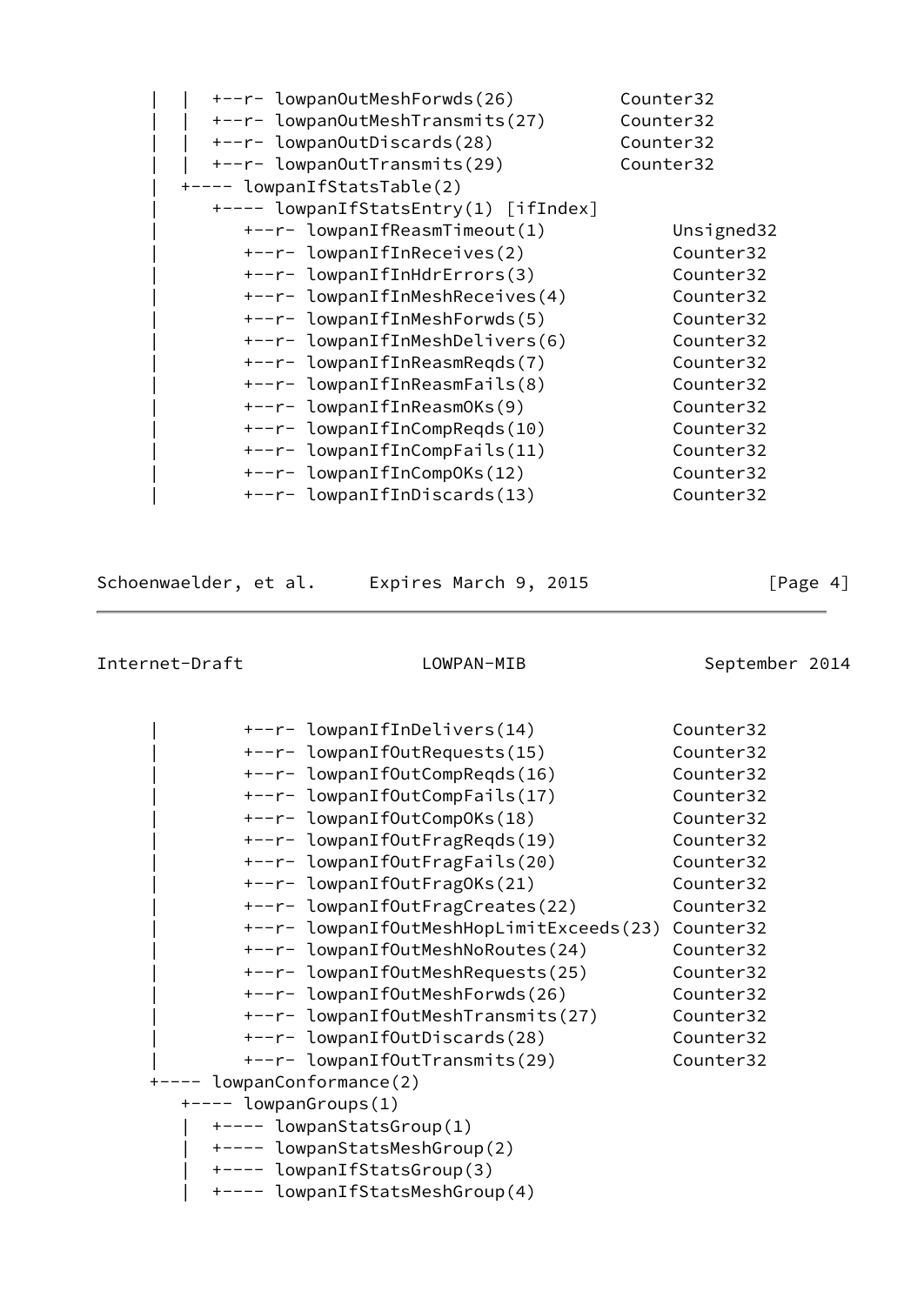+---- lowpanCompliances(2) +---- lowpanCompliance(1)

 The counters defined in the LOWPAN-MIB module provide information about the 6LoWPAN datagrams received and transmitted and how they are processed in the 6LoWPAN layer. For link-layers that use the 6LoWPAN dispatch byte as defined in [\[RFC4944](https://datatracker.ietf.org/doc/pdf/rfc4944)] (e.g., IEEE 802.15.4), a 6LoWPAN datagram is a datagram with a dispatch byte matching the bit patterns 01xxxxxx, 10xxxxxx, or 11xxxxxx. Datagrams with a dispatch byte matching the bit pattern 00xxxxxx (NALP - not a LoWPAN frame) are not considered to be 6LoWPAN datagram by this specification. Other radio technologies may use different mechanisms to identify 6LoWPAN datagrams (e.g., the BLUETOOTH Low Energy Logical Link Control and Adaptation Protocol uses Channel Identifiers [\[I-D.ietf-6lo-btle](#page-29-0)]).

The Case Diagram [\[CASE](#page-29-1)] in Figure 2 illustrates the conceptual relationships between the counters. Implementations may choose to implement the processing of 6LoWPAN datagrams in a different order.

 The generic InDiscards and OutDiscards counters can be incremented anytime when 6LoWPAN datagrams are discarded due to reasons not covered by the other more specific counters. For example, an implementation discarding 6LoWPAN datagrams while all buffers are used for ongoing packet reassemblies will increment the relevant InDiscards counters for each discarded 6LoWPAN datagram.

| Schoenwaelder, et al. | Expires March 9, 2015 | [Page 5] |
|-----------------------|-----------------------|----------|
|-----------------------|-----------------------|----------|

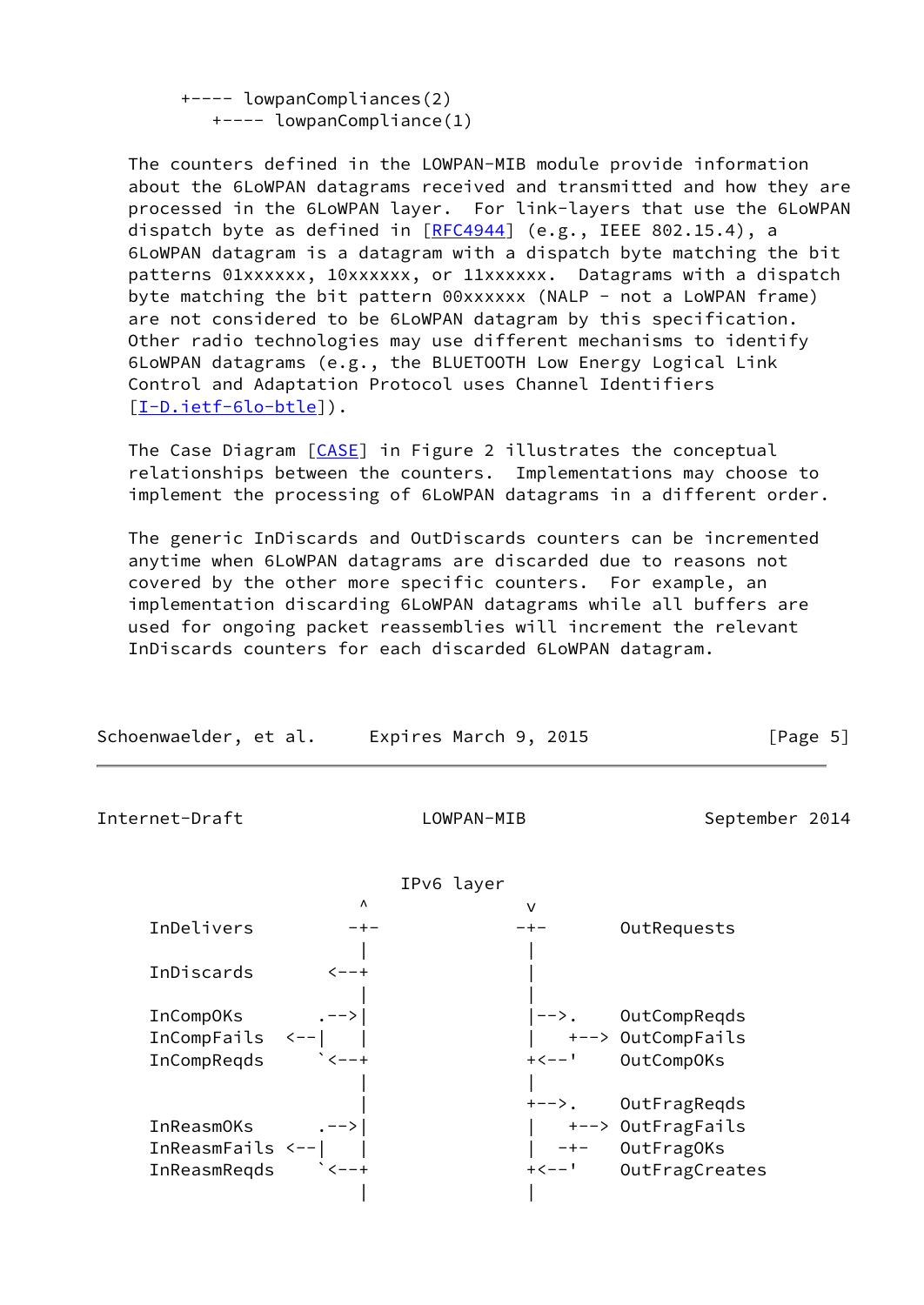

Figure 2: Conceptual Relationship between LOWPAN-MIB Counters

 The fragmentation related counters have been modeled after the fragmentation related counters of the IP-MIB [\[RFC4293](https://datatracker.ietf.org/doc/pdf/rfc4293)]. The discard counters have been placed at the end of the input and output chains but they can be bumped any time if a datagram is discarded for a reason not covered by the other counters.

 The compression related counters provide insights into compression requests and in particular also compression related failures. Note that the diagram is conceptual in the sense that compression happens after reassembly for incoming 6LoWPAN datagrams and compression happens before fragmentation for outgoing 6LoWPAN datagrams. Implementations may choose to implement things slightly differently. For example, implementations may decompress FRAG1 fragments as soon as they are received, not waiting for reassembly to complete.

| Schoenwaelder, et al. | Expires March 9, 2015 | [Page 6] |
|-----------------------|-----------------------|----------|
|-----------------------|-----------------------|----------|

<span id="page-6-0"></span>Internet-Draft LOWPAN-MIB September 2014

 The mesh header processing related counters do not have an explicit discard counter. Implementations that do not support mesh forwarding MUST count the number of received 6LoWPAN datagrams with a MESH header (lowpanInMeshReceives) but they MUST NOT increment the lowpanInMeshReceives and lowpanInMeshDelivers counters if these 6LoWPAN datagrams are dropped.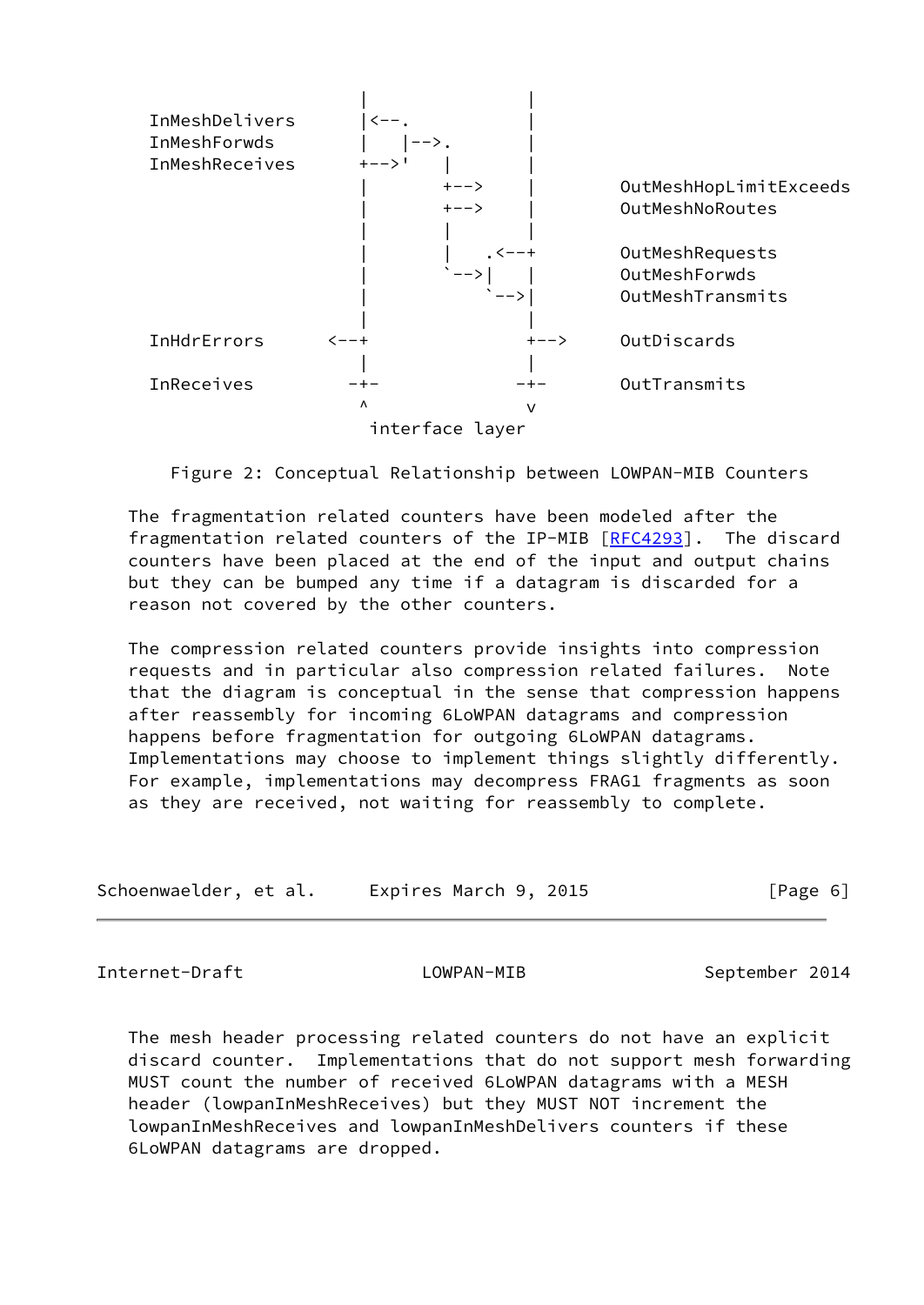<span id="page-7-0"></span>[5](#page-7-0). Relationship to Other MIB Modules

<span id="page-7-1"></span> The MIB module imports definitions from SNMPv2-SMI [[RFC2578\]](https://datatracker.ietf.org/doc/pdf/rfc2578), SNMPv2-CONF [\[RFC2580](https://datatracker.ietf.org/doc/pdf/rfc2580)], and IF-MIB [[RFC2863](https://datatracker.ietf.org/doc/pdf/rfc2863)]. [6](#page-7-1). Definitions LOWPAN-MIB DEFINITIONS ::= BEGIN IMPORTS MODULE-IDENTITY, OBJECT-TYPE, Unsigned32, Counter32, mib-2 FROM SNMPv2-SMI  $-$  [RFC 2578](https://datatracker.ietf.org/doc/pdf/rfc2578) OBJECT-GROUP, MODULE-COMPLIANCE FROM SNMPv2-CONF  $-$  [RFC 2580](https://datatracker.ietf.org/doc/pdf/rfc2580)

ifIndex FROM IF-MIB; example and the control of the control of the control of the control of the control of the control of the control of the control of the control of the control of the control of the control of the contr lowpanMIB MODULE-IDENTITY LAST-UPDATED "201409050000Z" ORGANIZATION "IETF IPv6 over Networks of Resource-constrained Nodes Working Group" CONTACT-INFO "WG Email: 6lo@ietf.org WG Web: <http://tools.ietf.org/wg/6lo/>

> Juergen Schoenwaelder Jacobs University Bremen Email: j.schoenwaelder@jacobs-university.de

 Anuj Sehgal Jacobs University Bremen Email: s.anuj@jacobs-university.de

 Tina Tsou Huawei Technologies Email: tina.tsou.zouting@huawei.com

 Cathy Zhou Huawei Technologies Email: cathyzhou@huawei.com"

Schoenwaelder, et al. Expires March 9, 2015 [Page 7]

Internet-Draft LOWPAN-MIB September 2014

DESCRIPTION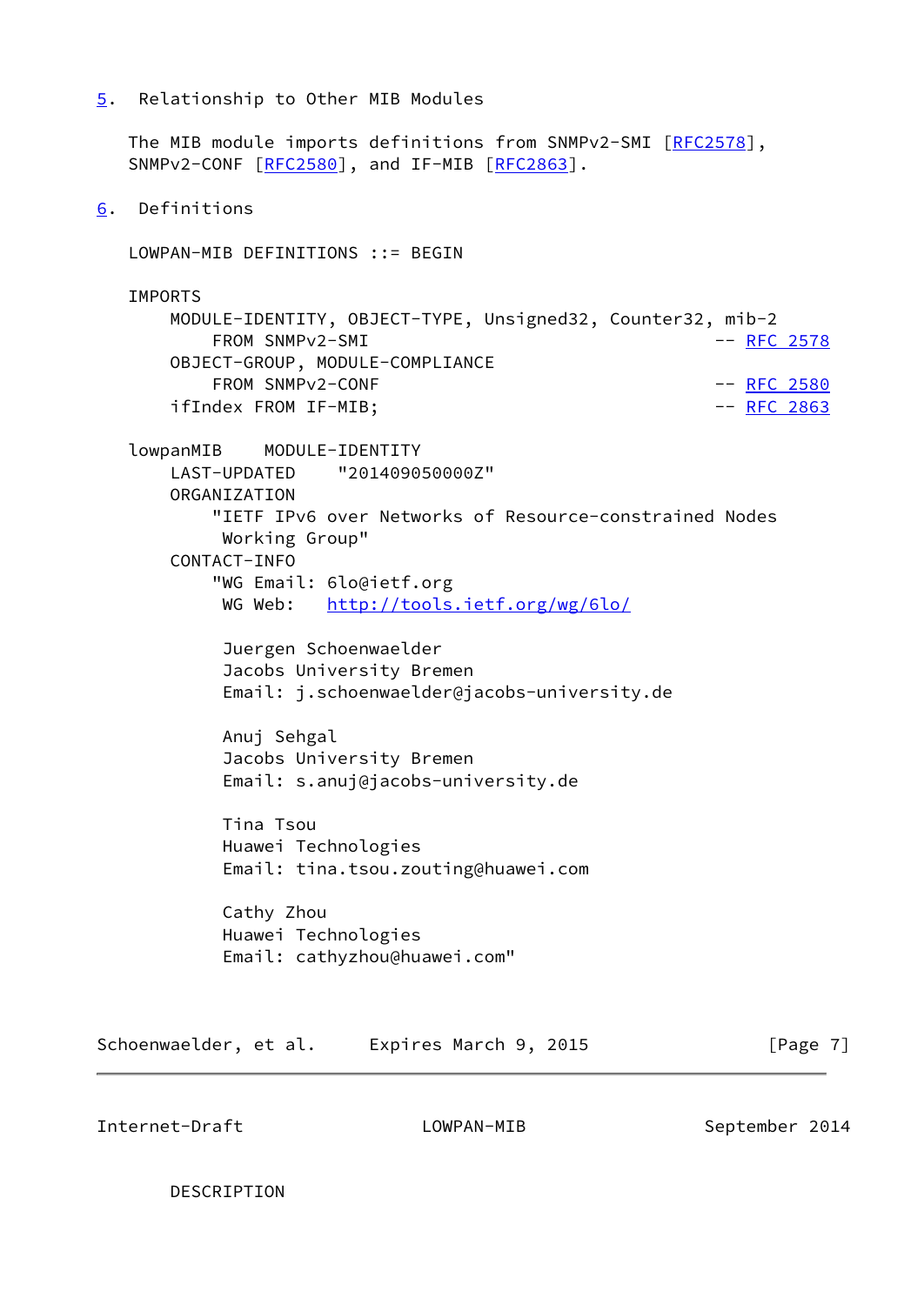"The MIB module for monitoring nodes implementing the IPv6 over Low-Power Wireless Personal Area Networks (6LoWPAN) protocol. Copyright (c) 2014 IETF Trust and the persons identified as authors of the code. All rights reserved. Redistribution and use in source and binary forms, with or without modification, is permitted pursuant to, and subject to the license terms contained in, the Simplified BSD License set forth in [Section 4.](#page-2-2)c of the IETF Trust's Legal Provisions Relating to IETF Documents [\(http://trustee.ietf.org/license-info](http://trustee.ietf.org/license-info))." REVISION "201409050000Z" DESCRIPTION "Initial version, published as RFC XXXX." -- RFC Ed.: replace XXXX with RFC number and remove this note ::= { mib-2 YYYY } -- RFC Ed.: replace YYYY with IANA assigned number -- object definitions lowpanNotifications OBJECT IDENTIFIER ::= { lowpanMIB 0 } lowpanObjects OBJECT IDENTIFIER ::= { lowpanMIB 1 } lowpanConformance OBJECT IDENTIFIER ::= { lowpanMIB 2 } lowpanStats OBJECT IDENTIFIER ::= { lowpanObjects 1 } lowpanReasmTimeout OBJECT-TYPE SYNTAX Unsigned32 UNITS "seconds" MAX-ACCESS read-only STATUS current DESCRIPTION "The maximum number of seconds that received fragments are held while they are awaiting reassembly at this entity." ::= { lowpanStats 1 } lowpanInReceives OBJECT-TYPE SYNTAX Counter32 MAX-ACCESS read-only STATUS current DESCRIPTION "The total number of 6LoWPAN datagrams received, including those received in error."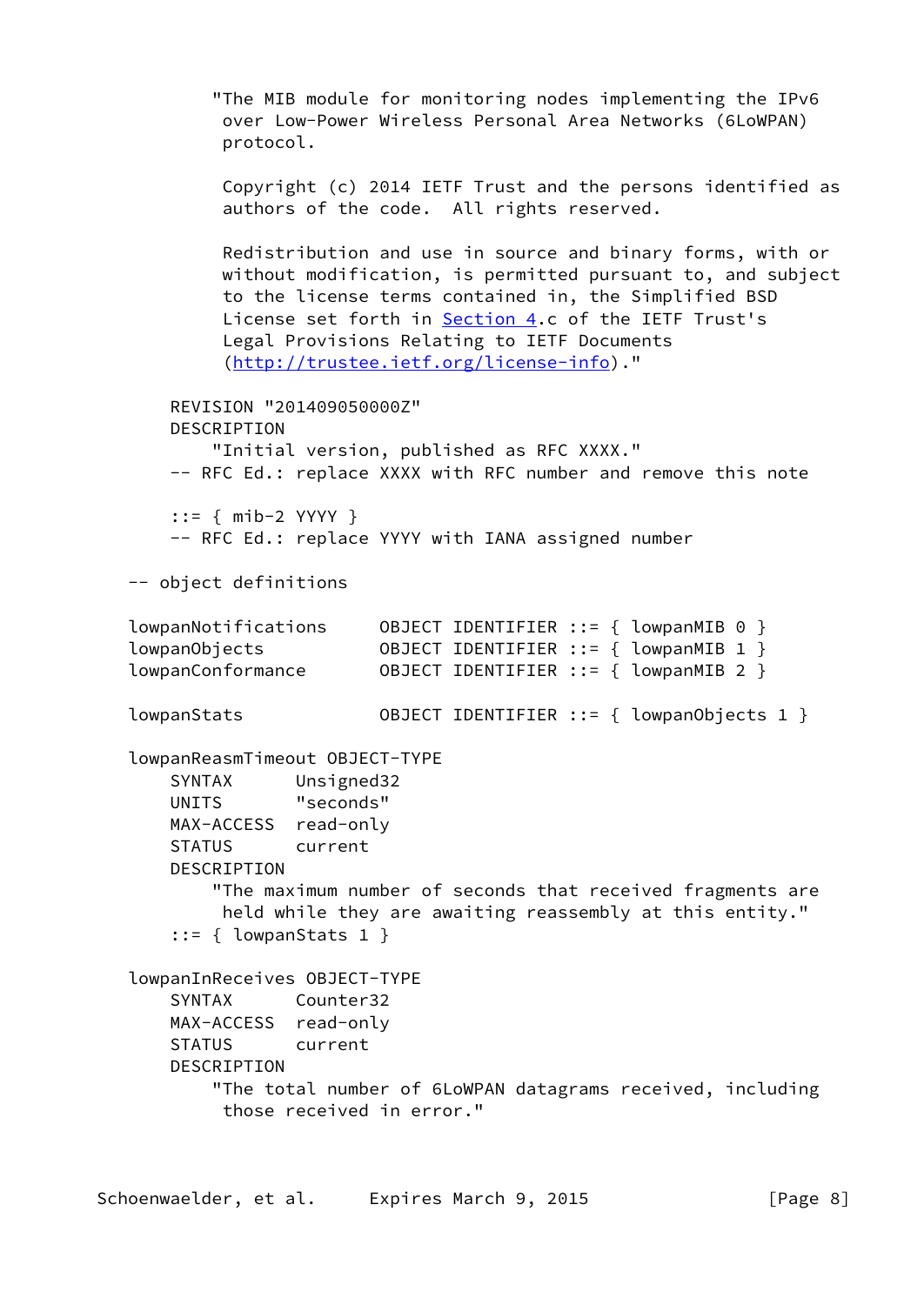```
Internet-Draft LOWPAN-MIB September 2014
        ::= { lowpanStats 2 }
    lowpanInHdrErrors OBJECT-TYPE
       SYNTAX Counter32
       MAX-ACCESS read-only
       STATUS current
       DESCRIPTION
           "The number of received 6LoWPAN datagrams discarded due to
            errors in their headers, including unknown dispatch values."
        ::= { lowpanStats 3 }
    lowpanInMeshReceives OBJECT-TYPE
       SYNTAX Counter32
       MAX-ACCESS read-only
       STATUS current
       DESCRIPTION
           "The number of received 6LoWPAN datagrams with a MESH
            header."
       ::= { lowpanStats 4 }
    lowpanInMeshForwds OBJECT-TYPE
       SYNTAX Counter32
       MAX-ACCESS read-only
       STATUS current
       DESCRIPTION
           "The number of received 6LoWPAN datagrams requiring MESH
            forwarding."
        ::= { lowpanStats 5 }
    lowpanInMeshDelivers OBJECT-TYPE
       SYNTAX Counter32
       MAX-ACCESS read-only
       STATUS current
       DESCRIPTION
           "The number of received 6LoWPAN datagrams with a MESH header
            delivered to the local system."
        ::= { lowpanStats 6 }
    lowpanInReasmReqds OBJECT-TYPE
       SYNTAX Counter32
       MAX-ACCESS read-only
       STATUS current
       DESCRIPTION
           "The number of received 6LoWPAN fragments that needed to
            be reassembled. This includes both FRAG1 and FRAGN 6LoWPAN
            datagrams."
```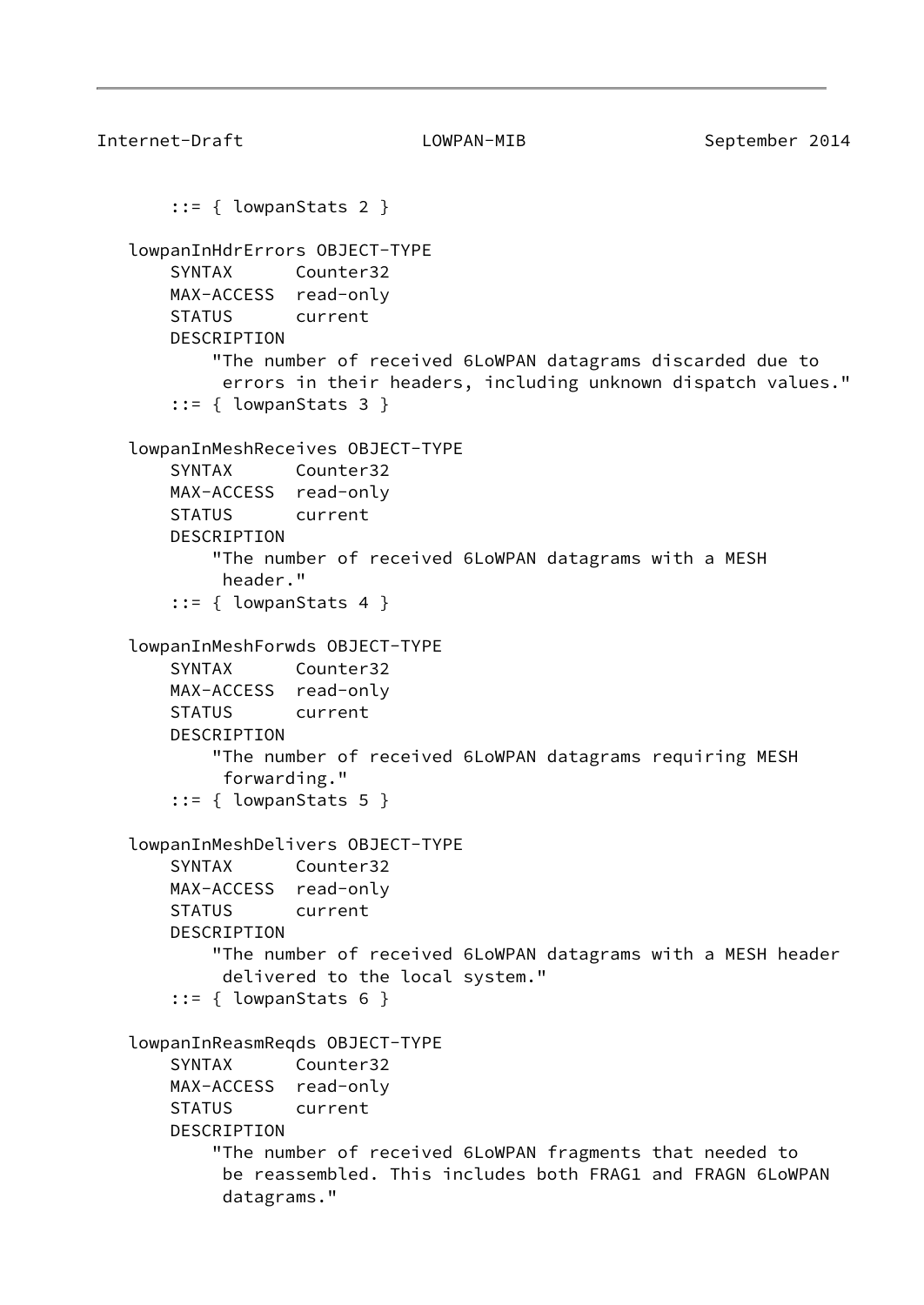Schoenwaelder, et al. Expires March 9, 2015 [Page 9]

```
Internet-Draft LOWPAN-MIB September 2014
    lowpanInReasmFails OBJECT-TYPE
       SYNTAX Counter32
       MAX-ACCESS read-only
       STATUS current
       DESCRIPTION
           "The number of failures detected by the re-assembly
            algorithm (e.g., timeouts). Note that this is not
            necessarily a count of discarded 6LoWPAN fragments
            since implementations can lose track of the number
            of fragments by combining them as received."
       ::= { lowpanStats 8 }
    lowpanInReasmOKs OBJECT-TYPE
       SYNTAX Counter32
       MAX-ACCESS read-only
       STATUS current
       DESCRIPTION
           "The number of IPv6 packets successfully reassembled."
        ::= { lowpanStats 9 }
    lowpanInCompReqds OBJECT-TYPE
       SYNTAX Counter32
       MAX-ACCESS read-only
       STATUS current
       DESCRIPTION
           "The number of 6LoWPAN datagrams requiring header
            decompression."
        ::= { lowpanStats 10 }
    lowpanInCompFails OBJECT-TYPE
       SYNTAX Counter32
       MAX-ACCESS read-only
       STATUS current
       DESCRIPTION
           "The number of 6LoWPAN datagrams where header decompression
            failed (e.g., because the necessary context information was
            not available)."
        ::= { lowpanStats 11 }
```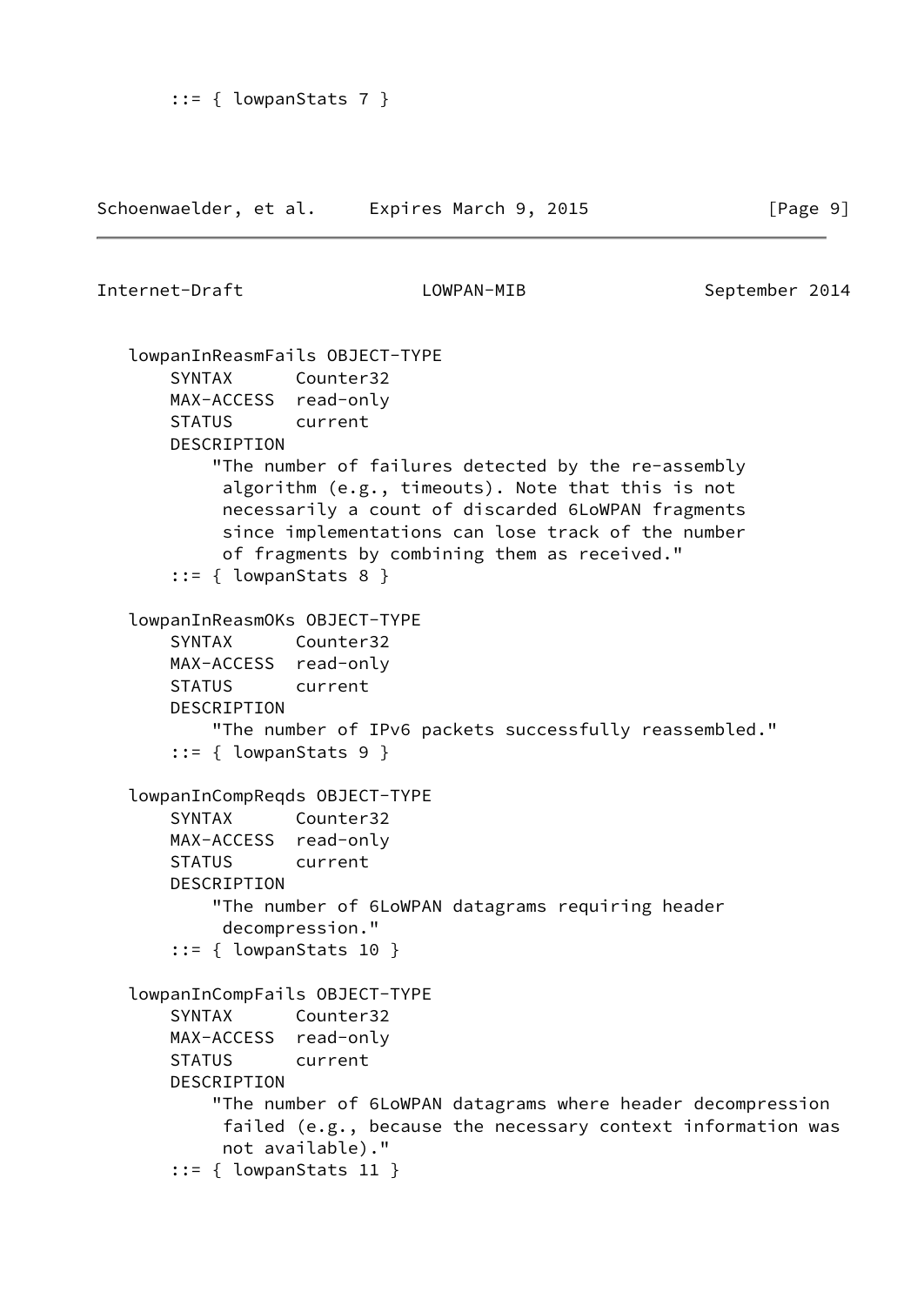```
 lowpanInCompOKs OBJECT-TYPE
    SYNTAX Counter32
    MAX-ACCESS read-only
    STATUS current
    DESCRIPTION
         "The number of 6LoWPAN datagrams where header decompression
         was successful."
     ::= { lowpanStats 12 }
```
Schoenwaelder, et al. Expires March 9, 2015 [Page 10]

Internet-Draft LOWPAN-MIB September 2014

 lowpanInDiscards OBJECT-TYPE SYNTAX Counter32 MAX-ACCESS read-only STATUS current DESCRIPTION "The number of received 6LoWPAN datagrams for which no problems were encountered to prevent their continued processing, but were discarded (e.g., for lack of buffer space). Note that this counter does not include any datagrams discarded due to a reassembly failure or a compression failure." ::= { lowpanStats 13 } lowpanInDelivers OBJECT-TYPE SYNTAX Counter32 MAX-ACCESS read-only STATUS current DESCRIPTION "The total number of IPv6 packets successfully delivered to the IPv6 layer." ::= { lowpanStats 14 } lowpanOutRequests OBJECT-TYPE SYNTAX Counter32 MAX-ACCESS read-only STATUS current DESCRIPTION "The total number of IPv6 packets supplied by the IPv6 layer." ::= { lowpanStats 15 }

lowpanOutCompReqds OBJECT-TYPE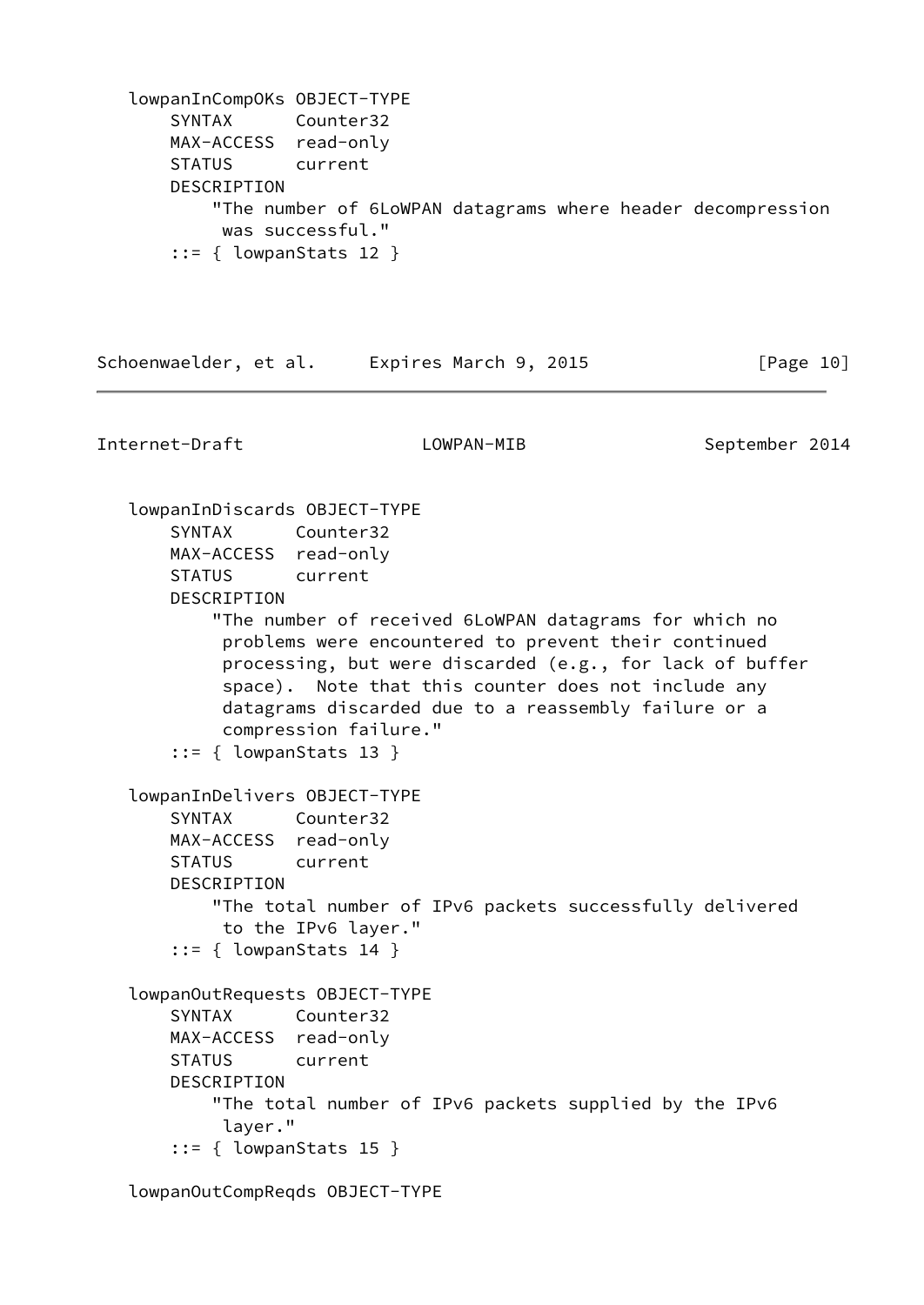```
 SYNTAX Counter32
       MAX-ACCESS read-only
       STATUS current
       DESCRIPTION
           "The total number of IPv6 packets for which header
            compression was attempted."
       ::= { lowpanStats 16 }
   lowpanOutCompFails OBJECT-TYPE
       SYNTAX Counter32
       MAX-ACCESS read-only
       STATUS current
       DESCRIPTION
           "The total number of IPv6 packets for which header
            compression failed."
       ::= { lowpanStats 17 }
Schoenwaelder, et al. Expires March 9, 2015 [Page 11]
Internet-Draft LOWPAN-MIB September 2014
   lowpanOutCompOKs OBJECT-TYPE
       SYNTAX Counter32
       MAX-ACCESS read-only
       STATUS current
       DESCRIPTION
           "The total number of IPv6 packets for which header
            compression was successful."
       ::= { lowpanStats 18 }
   lowpanOutFragReqds OBJECT-TYPE
       SYNTAX Counter32
       MAX-ACCESS read-only
       STATUS current
       DESCRIPTION
           "The number of IPv6 packets that required fragmentation
            in order to be transmitted."
       ::= { lowpanStats 19 }
   lowpanOutFragFails OBJECT-TYPE
       SYNTAX Counter32
       MAX-ACCESS read-only
       STATUS current
       DESCRIPTION
           "The number of IPv6 packets that have been discarded because
            fragmentation failed."
```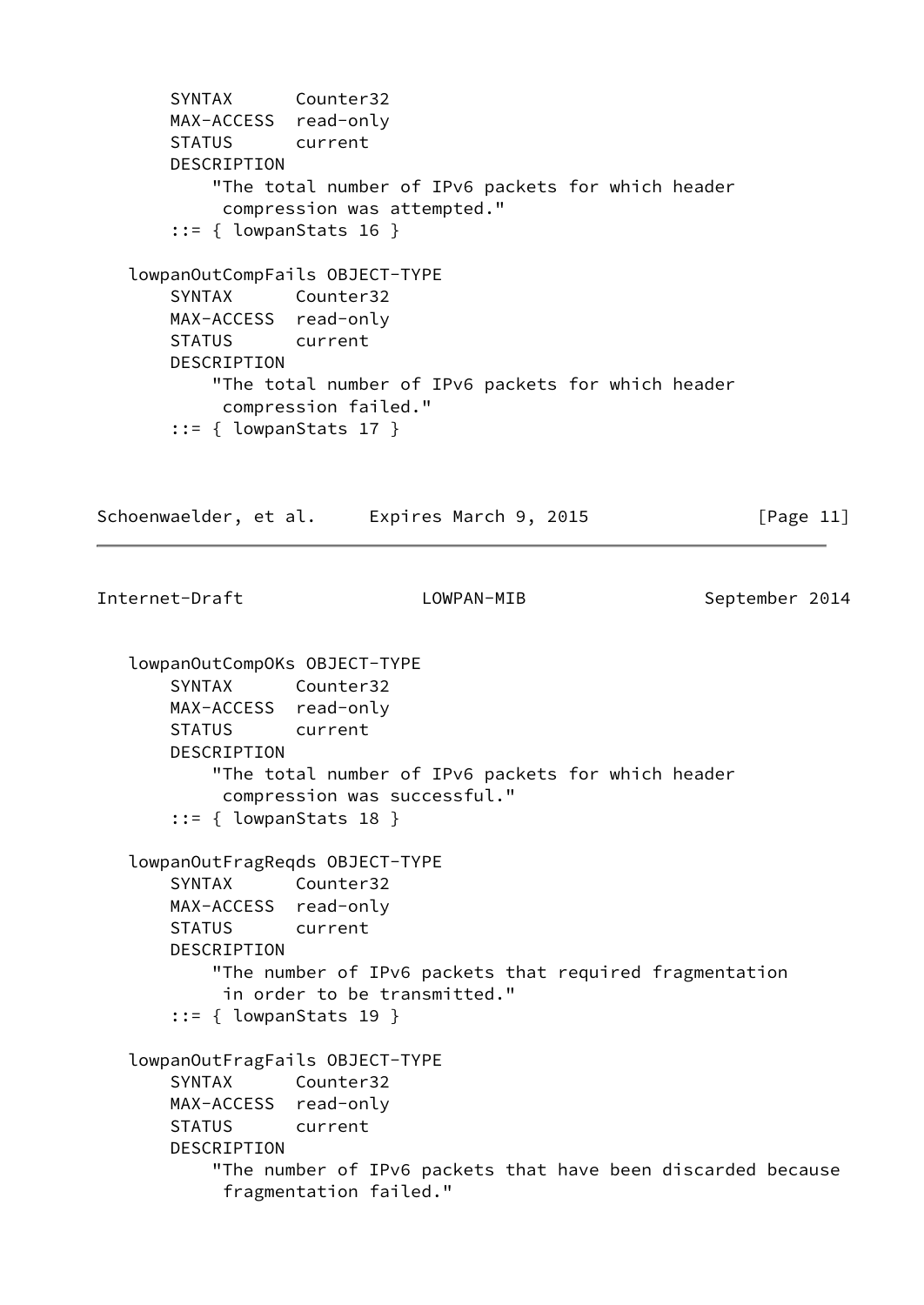```
::= { lowpanStats 20 }
    lowpanOutFragOKs OBJECT-TYPE
       SYNTAX Counter32
       MAX-ACCESS read-only
       STATUS current
       DESCRIPTION
           "The number of IPv6 packets that have been successfully
            fragmented."
        ::= { lowpanStats 21 }
    lowpanOutFragCreates OBJECT-TYPE
       SYNTAX Counter32
       MAX-ACCESS read-only
       STATUS current
       DESCRIPTION
           "The number of 6LoWPAN fragments that have been
            generated as a result of fragmentation. This includes
            both FRAG1 and FRAGN 6LoWPAN datagrams."
        ::= { lowpanStats 22 }
    lowpanOutMeshHopLimitExceeds OBJECT-TYPE
       SYNTAX Counter32
Schoenwaelder, et al. Expires March 9, 2015 [Page 12]
Internet-Draft             LOWPAN-MIB         September 2014
       MAX-ACCESS read-only
       STATUS current
       DESCRIPTION
           "The number of 6LoWPAN datagrams with a MESH header that
            were dropped because the hop limit has been exceeded."
        ::= { lowpanStats 23 }
    lowpanOutMeshNoRoutes OBJECT-TYPE
       SYNTAX Counter32
       MAX-ACCESS read-only
       STATUS current
       DESCRIPTION
           "The number of 6LoWPAN datagrams with a MESH header that
            were dropped because there was no forwarding information
            available."
        ::= { lowpanStats 24 }
```
lowpanOutMeshRequests OBJECT-TYPE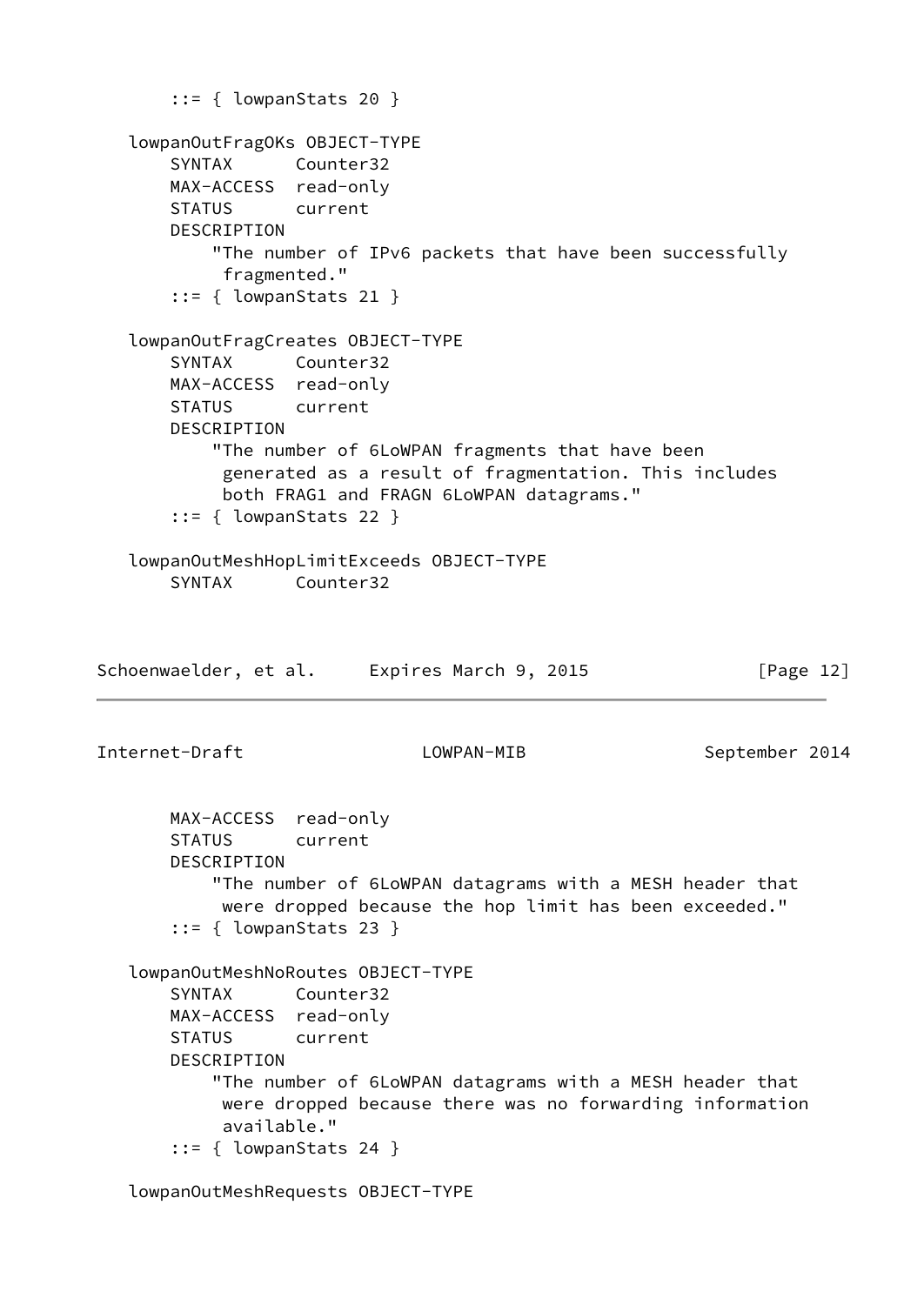```
 SYNTAX Counter32
       MAX-ACCESS read-only
       STATUS current
       DESCRIPTION
           "The number of 6LoWPAN datagrams requiring MESH header
            encapsulation."
       ::= { lowpanStats 25 }
   lowpanOutMeshForwds OBJECT-TYPE
       SYNTAX Counter32
       MAX-ACCESS read-only
       STATUS current
       DESCRIPTION
           "The number of 6LoWPAN datagrams with a MESH header for
            which suitable forwarding information was available."
       ::= { lowpanStats 26 }
   lowpanOutMeshTransmits OBJECT-TYPE
       SYNTAX Counter32
       MAX-ACCESS read-only
       STATUS current
       DESCRIPTION
           "The number of 6LoWPAN datagrams with a MESH header
            created."
       ::= { lowpanStats 27 }
   lowpanOutDiscards OBJECT-TYPE
       SYNTAX Counter32
       MAX-ACCESS read-only
       STATUS current
Schoenwaelder, et al. Expires March 9, 2015 [Page 13]
Internet-Draft LOWPAN-MIB September 2014
       DESCRIPTION
           "The number of IPv6 packets for which no problem was
            encountered to prevent their transmission to their
            destination, but were discarded (e.g., for lack of
            buffer space)."
       ::= { lowpanStats 28 }
   lowpanOutTransmits OBJECT-TYPE
       SYNTAX Counter32
       MAX-ACCESS read-only
       STATUS current
```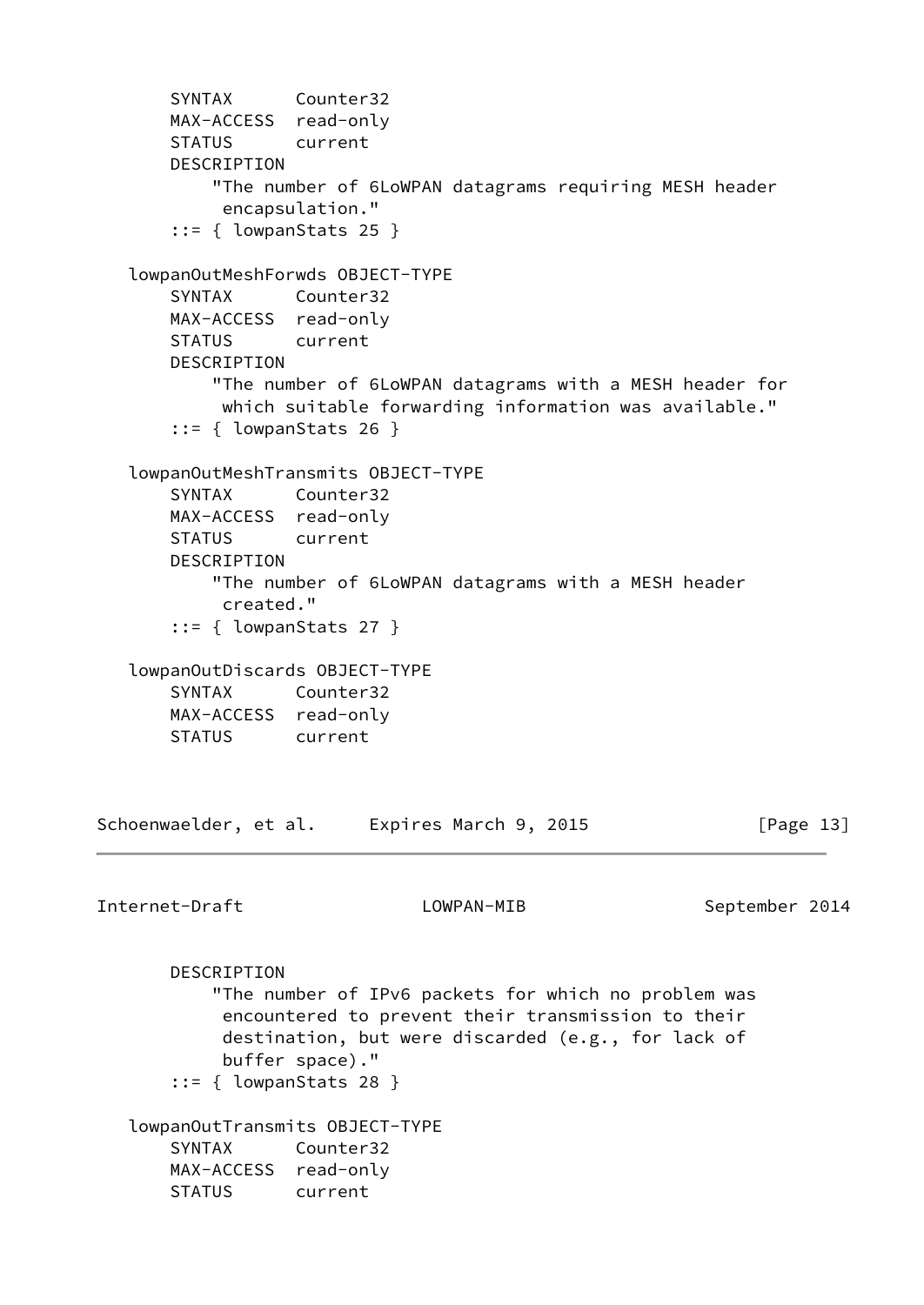```
 DESCRIPTION
        "The total number of 6LoWPAN datagram that this entity
        supplied to the lower layers for transmission."
    ::= { lowpanStats 29 }
 lowpanIfStatsTable OBJECT-TYPE
   SYNTAX SEQUENCE OF LowpanIfStatsEntry
    MAX-ACCESS not-accessible
    STATUS current
    DESCRIPTION
        "A table providing per interface statistics."
    ::= { lowpanObjects 2 }
 lowpanIfStatsEntry OBJECT-TYPE
    SYNTAX LowpanIfStatsEntry
    MAX-ACCESS not-accessible
    STATUS current
    DESCRIPTION
        "An entry providing statistics for a specific interface."
    INDEX { ifIndex }
    ::= { lowpanIfStatsTable 1 }
 LowpanIfStatsEntry ::= SEQUENCE {
   lowpanIfReasmTimeout Unsigned32,
   lowpanIfInReceives Counter32,
    lowpanIfInHdrErrors Counter32,
    lowpanIfInMeshReceives Counter32,
   lowpanIfInMeshForwds Counter32,
    lowpanIfInMeshDelivers Counter32,
   lowpanIfInReasmReqds Counter32,
    lowpanIfInReasmFails Counter32,
    lowpanIfInReasmOKs Counter32,
   lowpanIfInCompReqds Counter32,
    lowpanIfInCompFails Counter32,
    lowpanIfInCompOKs Counter32,
    lowpanIfInDiscards Counter32,
   lowpanIfInDelivers Counter32,
```
Schoenwaelder, et al. Expires March 9, 2015 [Page 14]

```
Internet-Draft LOWPAN-MIB September 2014
```
 lowpanIfOutRequests Counter32, lowpanIfOutCompRegds Counter32, lowpanIfOutCompFails Counter32, lowpanIfOutCompOKs Counter32,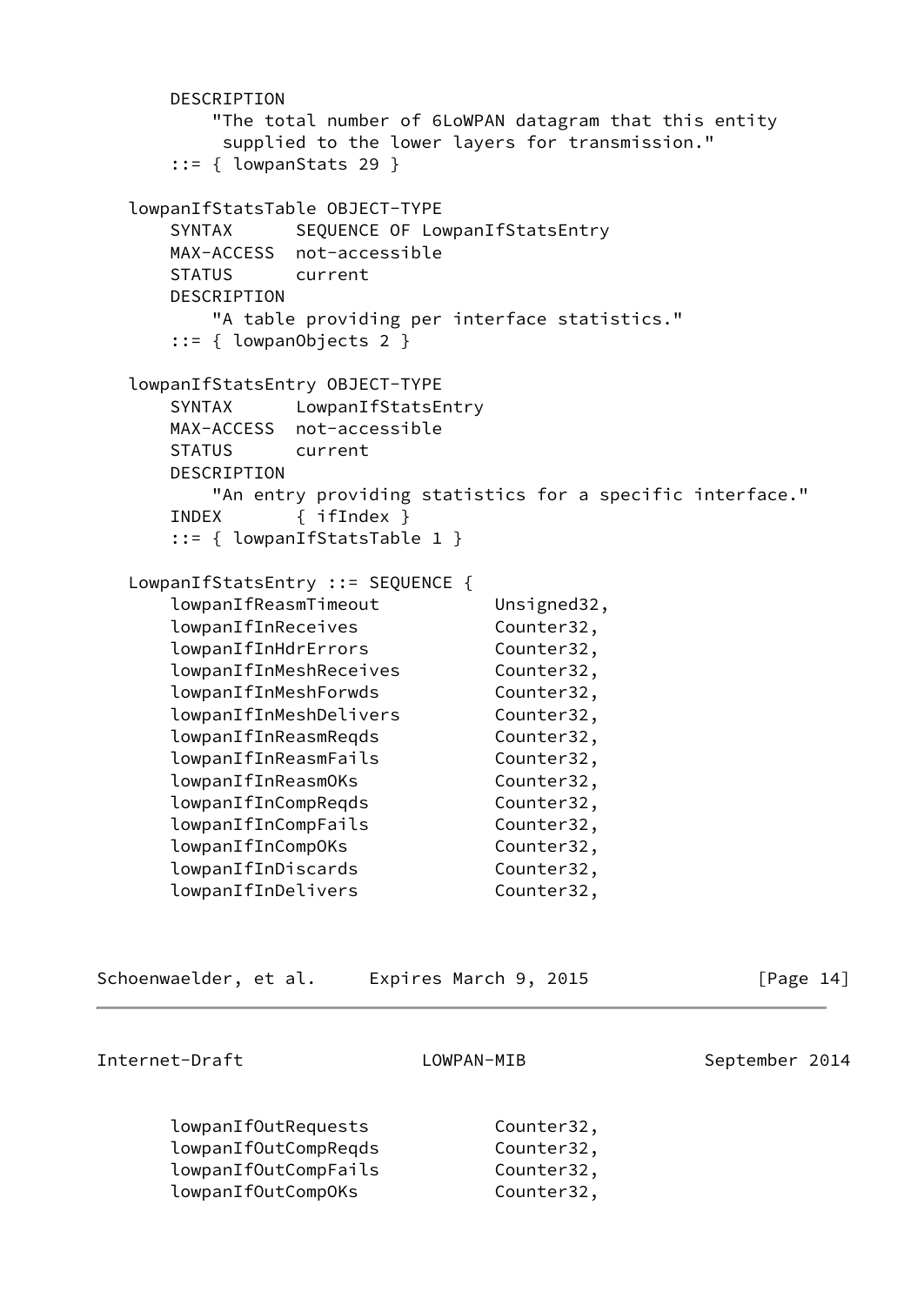```
lowpanIfOutFragReqds Counter32,
    lowpanIfOutFragFails Counter32,
   lowpanIfOutFragOKs Counter32,
   lowpanIfOutFragCreates Counter32,
    lowpanIfOutMeshHopLimitExceeds Counter32,
   lowpanIfOutMeshNoRoutes Counter32,
   lowpanIfOutMeshRequests Counter32,
   lowpanIfOutMeshForwds Counter32,
    lowpanIfOutMeshTransmits Counter32,
   lowpanIfOutDiscards Counter32,
    lowpanIfOutTransmits Counter32
 }
 lowpanIfReasmTimeout OBJECT-TYPE
    SYNTAX Unsigned32
    UNITS "seconds"
    MAX-ACCESS read-only
    STATUS current
    DESCRIPTION
        "The maximum number of seconds that received fragments are
         held while they are awaiting reassembly at this interface."
    ::= { lowpanIfStatsEntry 1 }
 lowpanIfInReceives OBJECT-TYPE
    SYNTAX Counter32
    MAX-ACCESS read-only
    STATUS current
    DESCRIPTION
        "The total number of 6LoWPAN datagrams received on this
         interface, including those received in error."
    ::= { lowpanIfStatsEntry 2 }
 lowpanIfInHdrErrors OBJECT-TYPE
    SYNTAX Counter32
    MAX-ACCESS read-only
    STATUS current
    DESCRIPTION
        "The number of 6LoWPAN datagrams received on this
         interface that were discarded due to errors in
         their headers, including unknown dispatch values."
    ::= { lowpanIfStatsEntry 3 }
 lowpanIfInMeshReceives OBJECT-TYPE
    SYNTAX Counter32
```
Schoenwaelder, et al. Expires March 9, 2015 [Page 15]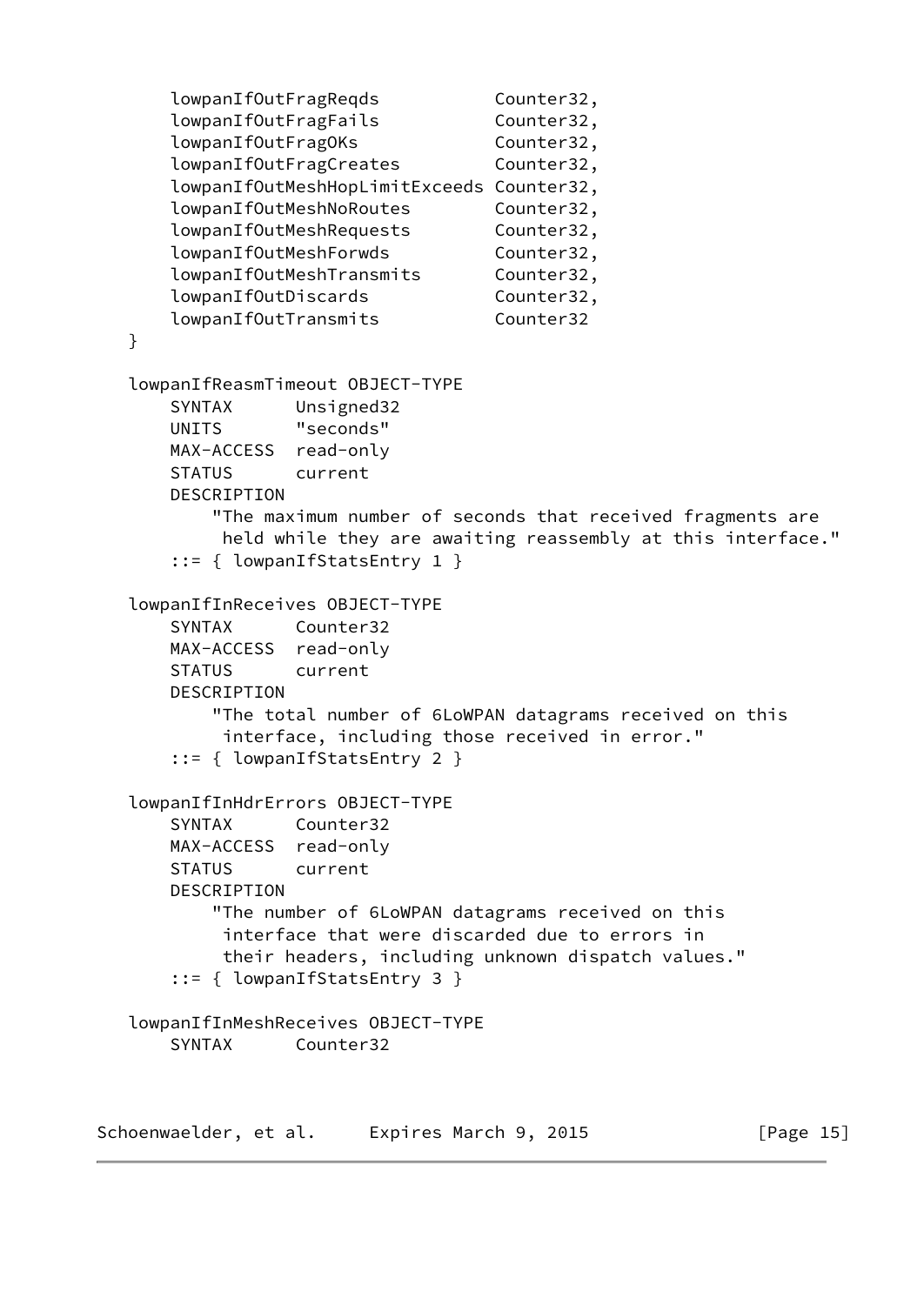```
 MAX-ACCESS read-only
    STATUS current
    DESCRIPTION
         "The number of 6LoWPAN datagrams reveived on this
          interface with a MESH header."
     ::= { lowpanIfStatsEntry 4 }
 lowpanIfInMeshForwds OBJECT-TYPE
    SYNTAX Counter32
    MAX-ACCESS read-only
    STATUS current
    DESCRIPTION
         "The number of 6LoWPAN datagrams received on this
          interface requiring MESH forwarding."
     ::= { lowpanIfStatsEntry 5 }
 lowpanIfInMeshDelivers OBJECT-TYPE
    SYNTAX Counter32
    MAX-ACCESS read-only
    STATUS current
    DESCRIPTION
         "The number of 6LoWPAN datagrams received on this
          interface with a MESH header delivered to the local
          system."
     ::= { lowpanIfStatsEntry 6 }
 lowpanIfInReasmReqds OBJECT-TYPE
    SYNTAX Counter32
    MAX-ACCESS read-only
    STATUS current
    DESCRIPTION
         "The number of 6LoWPAN fragments received on this
          interface that needed to be reassembled. This
          includes both FRAG1 and FRAGN 6LoWPAN datagrams."
     ::= { lowpanIfStatsEntry 7 }
 lowpanIfInReasmFails OBJECT-TYPE
    SYNTAX Counter32
    MAX-ACCESS read-only
    STATUS current
   DESCRIPTION
         "The number of failures detected by the re-assembly
          algorithm (e.g., timeouts) for datagrams received
          on this interface. Note that this is not necessarily
          a count of discarded 6LoWPAN fragments since
          implementations can lose track of the number
          of fragments by combining them as received."
```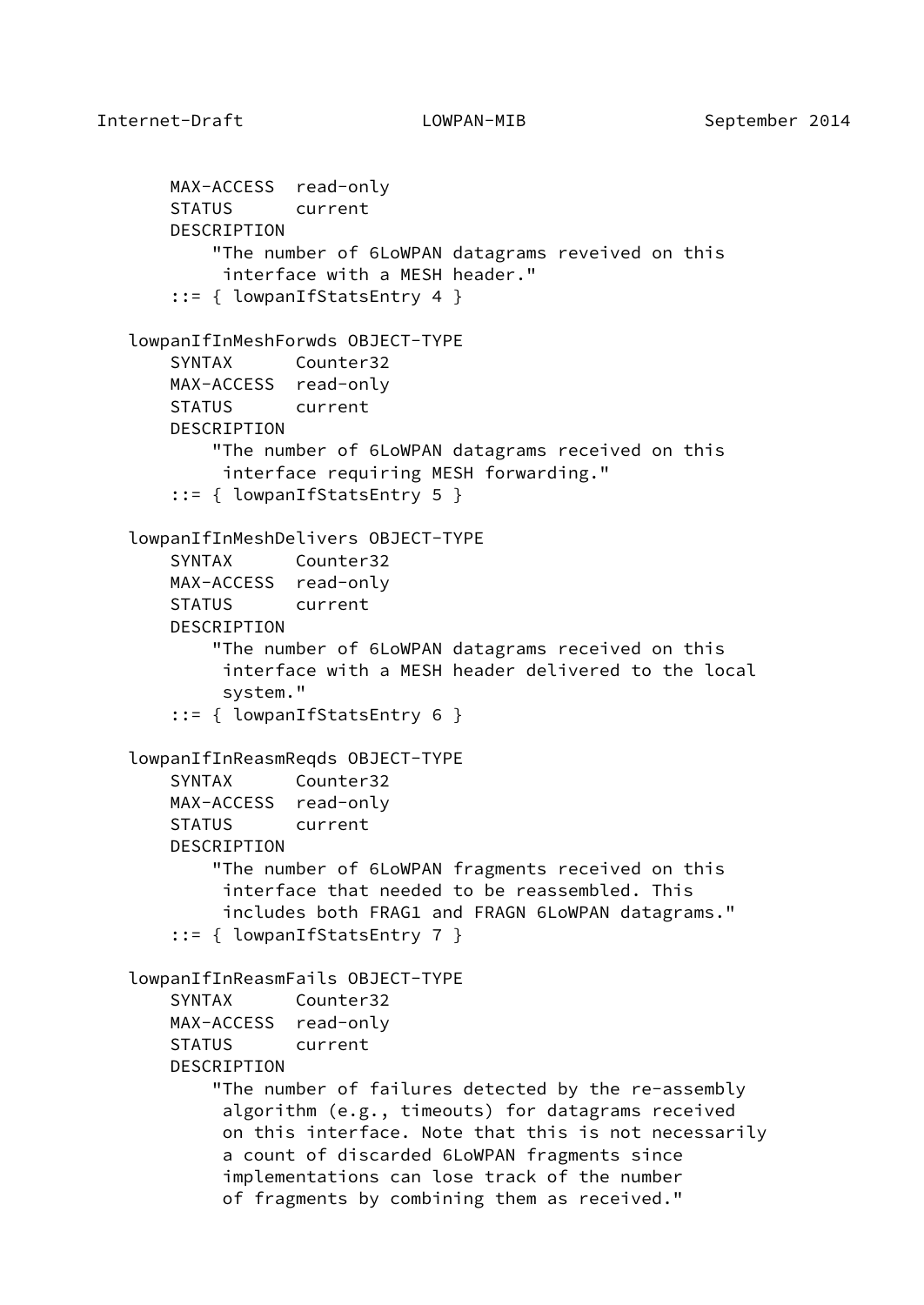```
Schoenwaelder, et al.    Expires March 9, 2015 [Page 16]
Internet-Draft LOWPAN-MIB September 2014
    lowpanIfInReasmOKs OBJECT-TYPE
       SYNTAX Counter32
       MAX-ACCESS read-only
       STATUS current
       DESCRIPTION
           "The number of IPv6 packets successfully reassembled
            from fragments received on this interface."
       ::= { lowpanIfStatsEntry 9 }
    lowpanIfInCompReqds OBJECT-TYPE
       SYNTAX Counter32
       MAX-ACCESS read-only
       STATUS current
       DESCRIPTION
           "The number of 6LoWPAN datagrams received on this
            interface requiring header decompression."
       ::= { lowpanIfStatsEntry 10 }
    lowpanIfInCompFails OBJECT-TYPE
       SYNTAX Counter32
       MAX-ACCESS read-only
       STATUS current
       DESCRIPTION
           "The number of 6LoWPAN datagrams received on this
            interface where header decompression failed (e.g.,
            because the necessary context information was
            not available)."
       ::= { lowpanIfStatsEntry 11 }
    lowpanIfInCompOKs OBJECT-TYPE
       SYNTAX Counter32
       MAX-ACCESS read-only
       STATUS current
       DESCRIPTION
           "The number of 6LoWPAN datagrams received on this
            interface where header decompression was successful."
       ::= { lowpanIfStatsEntry 12 }
    lowpanIfInDiscards OBJECT-TYPE
       SYNTAX Counter32
```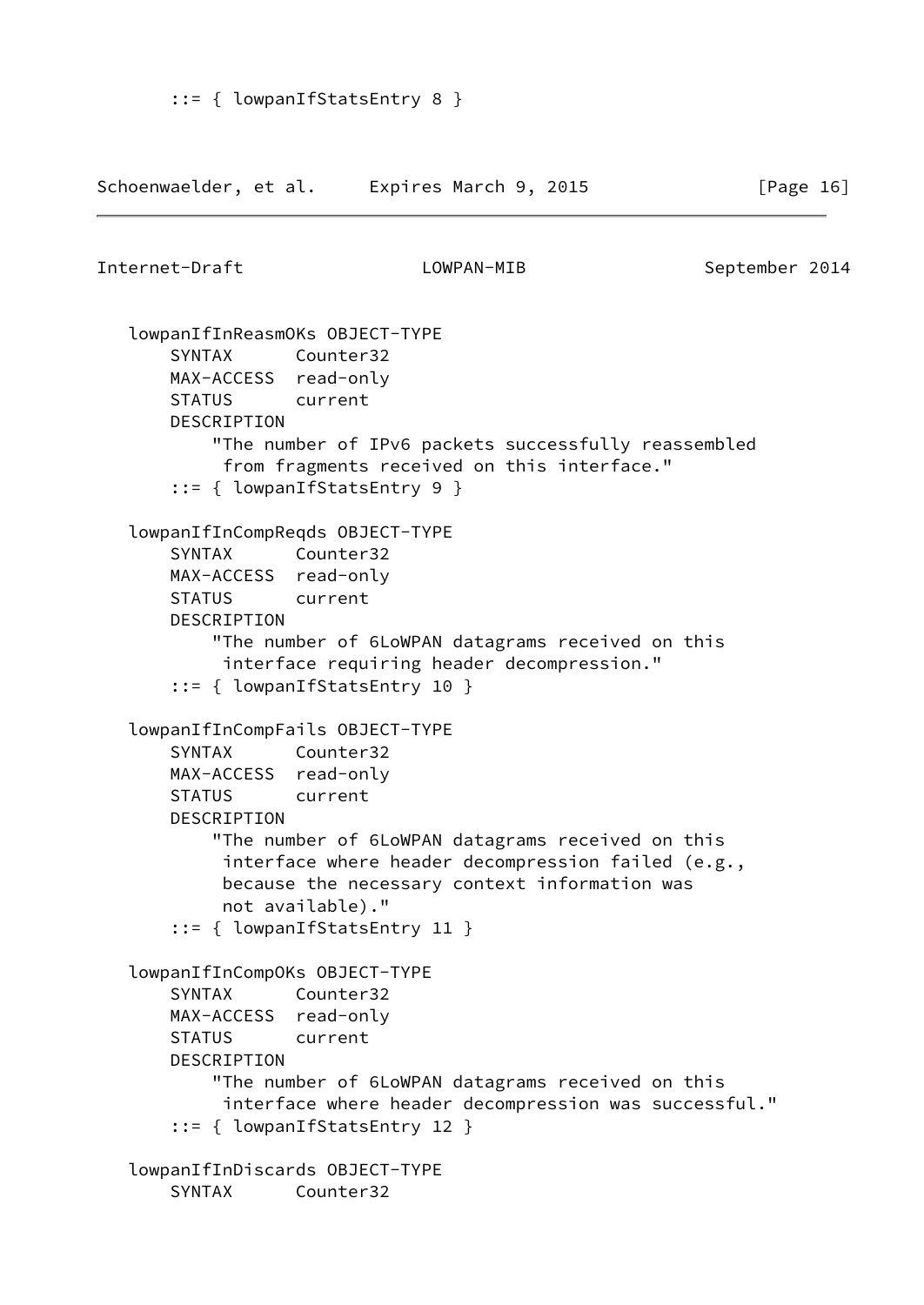```
 MAX-ACCESS read-only
       STATUS current
       DESCRIPTION
           "The number of 6LoWPAN datagrams received on this
            interface for which no problems were encountered to
            prevent their continued processing, but were discarded
            (e.g., for lack of buffer space). Note that this
            counter does not include any datagrams discarded due
Schoenwaelder, et al. Expires March 9, 2015 [Page 17]
Internet-Draft LOWPAN-MIB September 2014
            to a reassembly failure or a compression failure."
        ::= { lowpanIfStatsEntry 13 }
    lowpanIfInDelivers OBJECT-TYPE
       SYNTAX Counter32
       MAX-ACCESS read-only
       STATUS current
       DESCRIPTION
           "The total number of IPv6 packets received on this
            interface that were successfully delivered to the
            IPv6 layer."
        ::= { lowpanIfStatsEntry 14 }
    lowpanIfOutRequests OBJECT-TYPE
       SYNTAX Counter32
       MAX-ACCESS read-only
       STATUS current
       DESCRIPTION
           "The total number of IPv6 packets supplied by the IPv6
            layer to be sent over this interface."
        ::= { lowpanIfStatsEntry 15 }
    lowpanIfOutCompReqds OBJECT-TYPE
       SYNTAX Counter32
       MAX-ACCESS read-only
       STATUS current
       DESCRIPTION
           "The total number of IPv6 packets to be sent over
            this interface for which header compression was
            attempted."
        ::= { lowpanIfStatsEntry 16 }
```
lowpanIfOutCompFails OBJECT-TYPE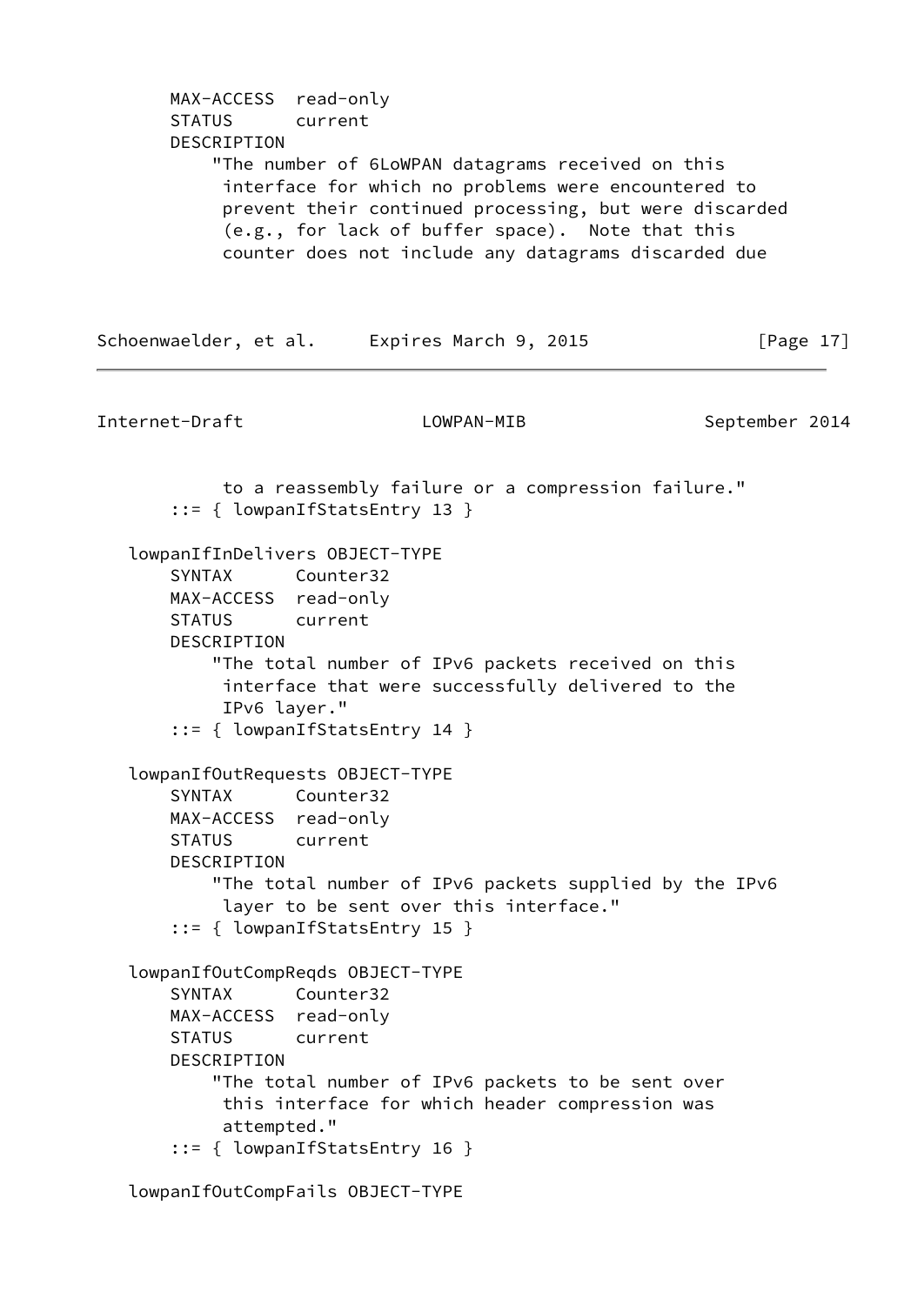SYNTAX Counter32 MAX-ACCESS read-only STATUS current DESCRIPTION "The total number of IPv6 packets to be sent over this interface for which header compression failed." ::= { lowpanIfStatsEntry 17 } lowpanIfOutCompOKs OBJECT-TYPE SYNTAX Counter32 MAX-ACCESS read-only STATUS current DESCRIPTION "The total number of IPv6 packets to be sent over this interface for which header compression was Schoenwaelder, et al. Expires March 9, 2015 [Page 18] Internet-Draft LOWPAN-MIB September 2014 successful." ::= { lowpanIfStatsEntry 18 } lowpanIfOutFragReqds OBJECT-TYPE SYNTAX Counter32 MAX-ACCESS read-only STATUS current DESCRIPTION "The number of IPv6 packets to be sent over this interface that required fragmentation in order to be transmitted." ::= { lowpanIfStatsEntry 19 } lowpanIfOutFragFails OBJECT-TYPE SYNTAX Counter32 MAX-ACCESS read-only STATUS current DESCRIPTION "The number of IPv6 packets to be sent over this interface that have been discarded because fragmentation failed." ::= { lowpanIfStatsEntry 20 } lowpanIfOutFragOKs OBJECT-TYPE SYNTAX Counter32 MAX-ACCESS read-only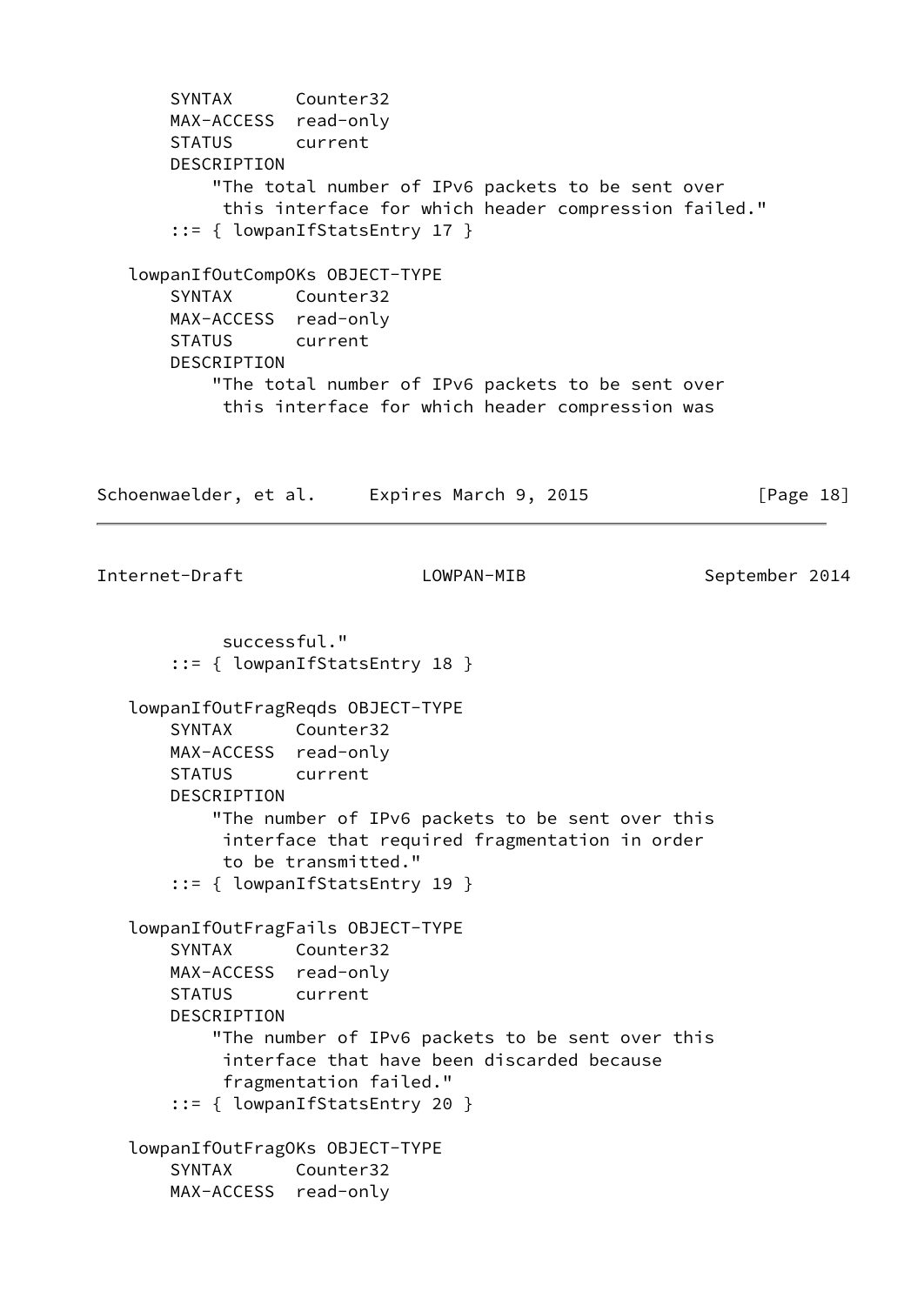```
 STATUS current
       DESCRIPTION
           "The number of IPv6 packets to be sent over this
            interface that have been successfully fragmented."
       ::= { lowpanIfStatsEntry 21 }
    lowpanIfOutFragCreates OBJECT-TYPE
       SYNTAX Counter32
       MAX-ACCESS read-only
       STATUS current
       DESCRIPTION
           "The number of 6LoWPAN fragments that have been
            generated on this interface as a result of
            fragmentation. This includes both FRAG1 and FRAGN
            6LoWPAN datagrams."
       ::= { lowpanIfStatsEntry 22 }
    lowpanIfOutMeshHopLimitExceeds OBJECT-TYPE
       SYNTAX Counter32
       MAX-ACCESS read-only
       STATUS current
       DESCRIPTION
Schoenwaelder, et al. Expires March 9, 2015 [Page 19]
Internet-Draft LOWPAN-MIB September 2014
           "The number of 6LoWPAN datagrams to be sent on this
            interface with a MESH header that were dropped
            because the hop limit has been exceeded."
       ::= { lowpanIfStatsEntry 23 }
    lowpanIfOutMeshNoRoutes OBJECT-TYPE
       SYNTAX Counter32
       MAX-ACCESS read-only
       STATUS current
       DESCRIPTION
           "The number of 6LoWPAN datagrams to be sent on this
            interface with a MESH header that were dropped
            because there was no forwarding information available."
       ::= { lowpanIfStatsEntry 24 }
    lowpanIfOutMeshRequests OBJECT-TYPE
       SYNTAX Counter32
       MAX-ACCESS read-only
       STATUS current
```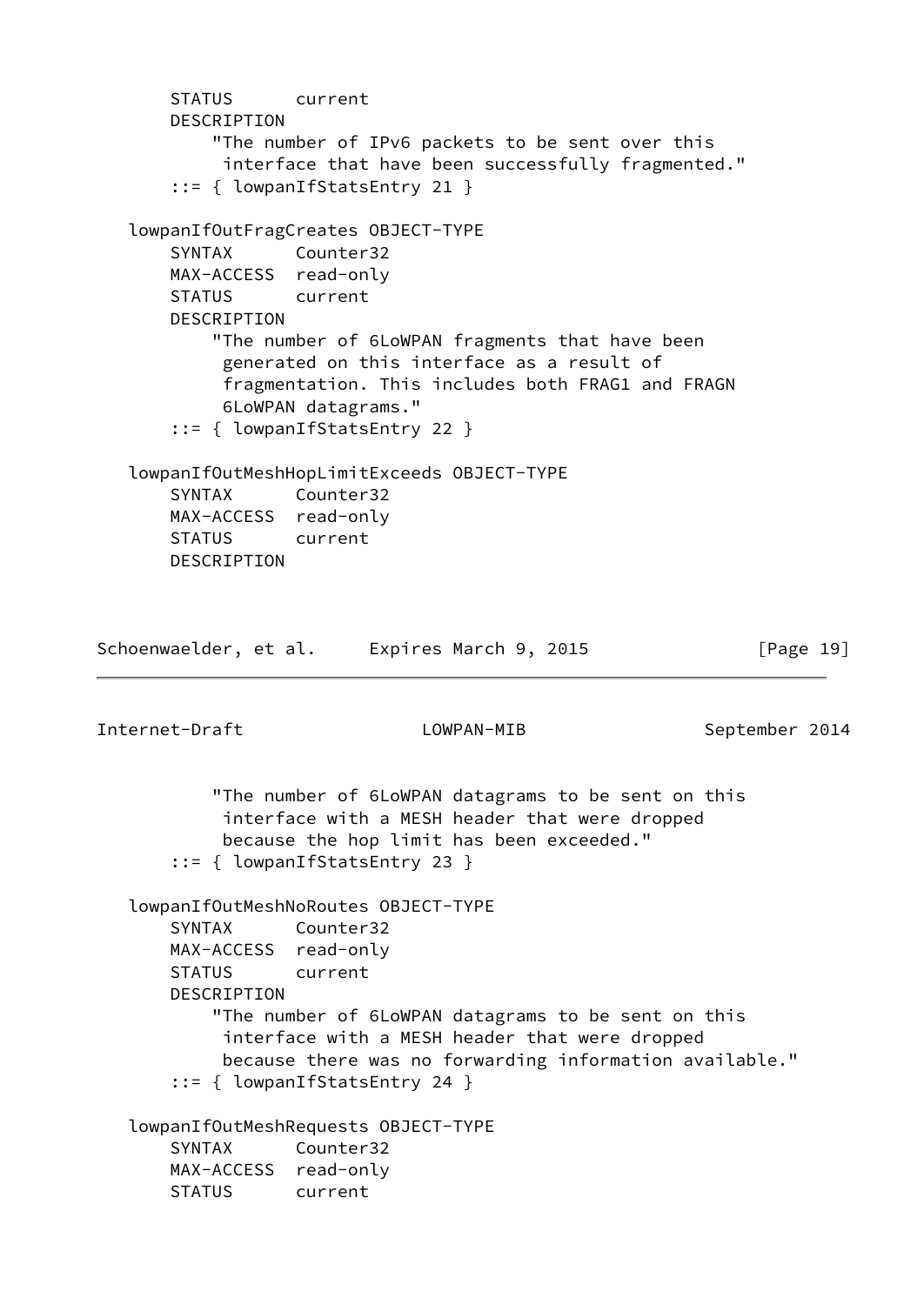```
 DESCRIPTION
           "The number of 6LoWPAN datagrams to be sent on this
            interface requiring MESH header encapsulation."
       ::= { lowpanIfStatsEntry 25 }
   lowpanIfOutMeshForwds OBJECT-TYPE
       SYNTAX Counter32
       MAX-ACCESS read-only
       STATUS current
      DESCRIPTION
           "The number of 6LoWPAN datagrams to be sent on this
            interface with a MESH header for which suitable
            forwarding information was available."
       ::= { lowpanIfStatsEntry 26 }
   lowpanIfOutMeshTransmits OBJECT-TYPE
       SYNTAX Counter32
       MAX-ACCESS read-only
       STATUS current
       DESCRIPTION
           "The number of 6LoWPAN datagrams to be send on this
            interface with a MESH header created."
       ::= { lowpanIfStatsEntry 27 }
   lowpanIfOutDiscards OBJECT-TYPE
       SYNTAX Counter32
       MAX-ACCESS read-only
       STATUS current
       DESCRIPTION
Schoenwaelder, et al. Expires March 9, 2015 [Page 20]
Internet-Draft LOWPAN-MIB September 2014
           "The number of IPv6 packets to be sent over this
            interface for which no problem was encountered to
            prevent their transmission to their destination, but
            were discarded (e.g., for lack of buffer space)."
       ::= { lowpanIfStatsEntry 28 }
   lowpanIfOutTransmits OBJECT-TYPE
       SYNTAX Counter32
       MAX-ACCESS read-only
       STATUS current
       DESCRIPTION
           "The total number of 6LoWPAN datagrams to be sent on
```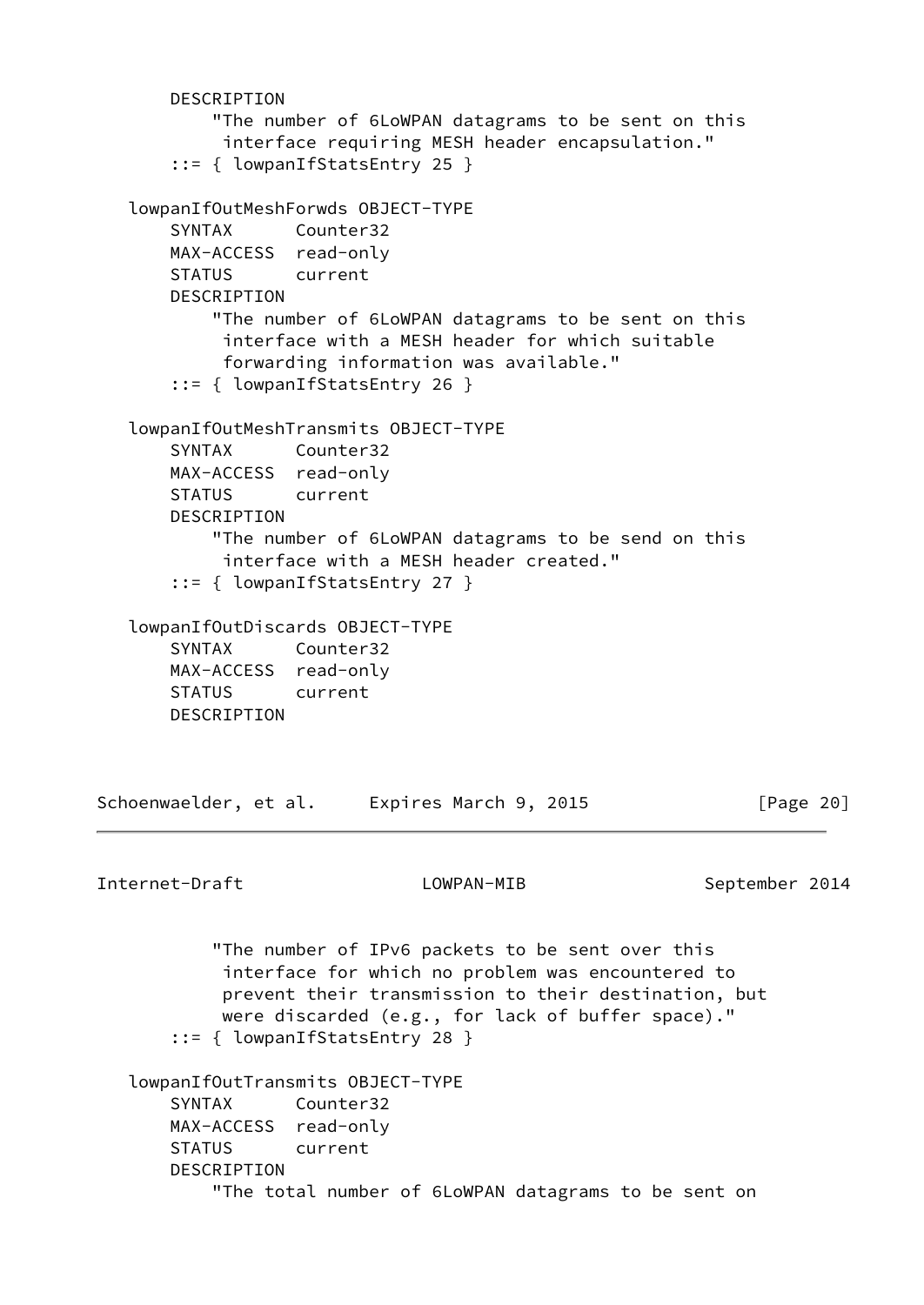```
 this interface that this entity supplied to the lower
            layers for transmission."
        ::= { lowpanIfStatsEntry 29 }
   -- conformance definitions
   lowpanGroups 0BJECT IDENTIFIER ::= { lowpanConformance 1 }
    lowpanCompliances OBJECT IDENTIFIER ::= { lowpanConformance 2 }
    lowpanCompliance MODULE-COMPLIANCE
       STATUS current
       DESCRIPTION
           "Compliance statement for systems that implement 6LoWPAN."
      MODULE -- this module
       MANDATORY-GROUPS {
           lowpanStatsGroup
       }
       GROUP lowpanStatsMeshGroup
       DESCRIPTION
         "This group is mandatory for implementations that process
          or forward 6LoWPAN datagrams with mesh headers."
       GROUP lowpanIfStatsGroup
       DESCRIPTION
         "This group is mandatory for implementations that expose
          per interface statistics."
       GROUP lowpanIfStatsMeshGroup
       DESCRIPTION
         "This group is mandatory for implementations that expose
          per interface statistics and that process or forward
          6LoWPAN datagrams with mesh headers."
        ::= { lowpanCompliances 1 }
    lowpanStatsGroup OBJECT-GROUP
       OBJECTS {
           lowpanReasmTimeout,
           lowpanInReceives,
Schoenwaelder, et al.    Expires March 9, 2015 [Page 21]
Internet-Draft LOWPAN-MIB September 2014
           lowpanInHdrErrors,
           lowpanInMeshReceives,
```
 lowpanInReasmReqds, lowpanInReasmFails,

lowpanInReasmOKs,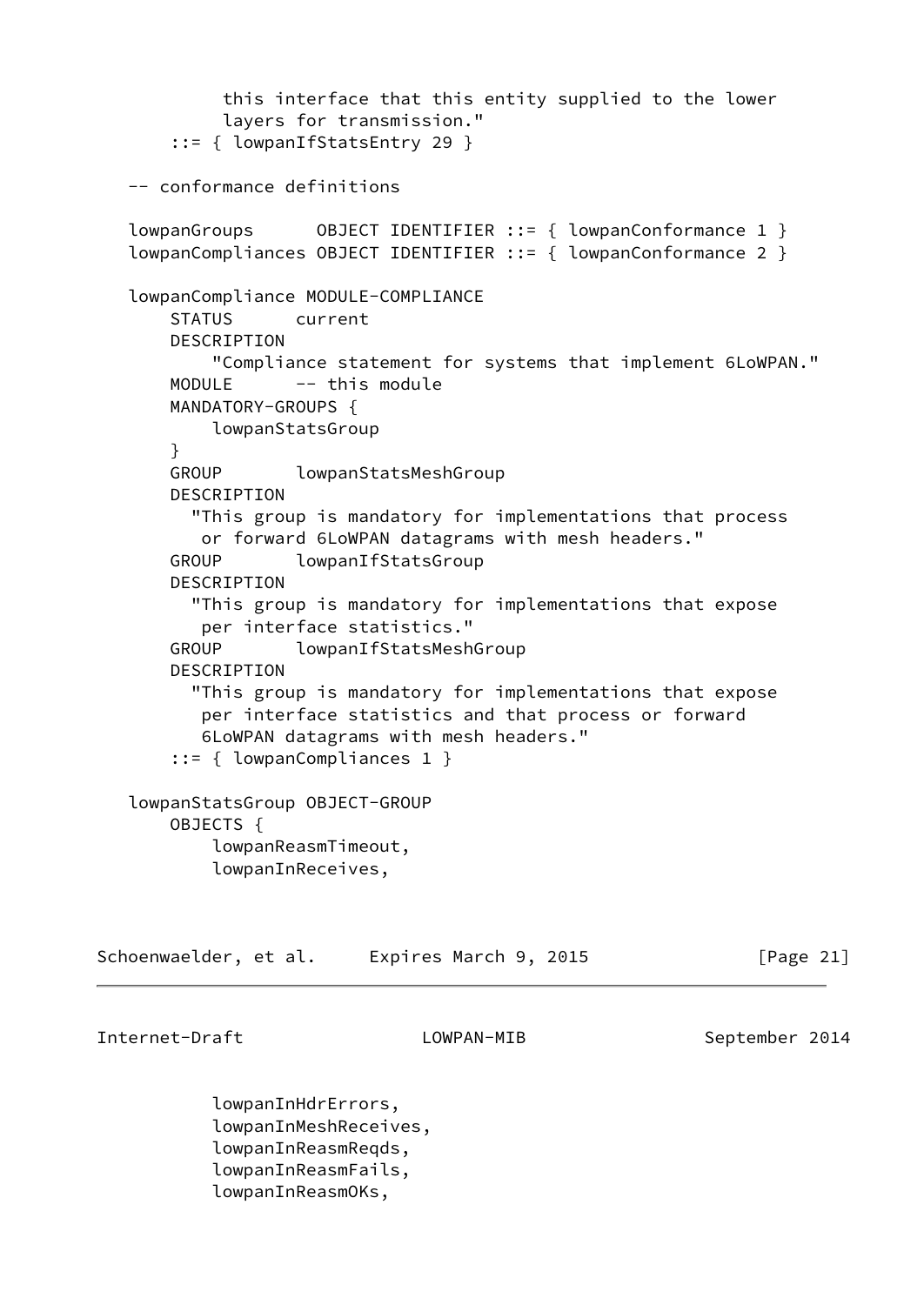```
 lowpanInCompReqds,
            lowpanInCompFails,
            lowpanInCompOKs,
            lowpanInDiscards,
            lowpanInDelivers,
            lowpanOutRequests,
            lowpanOutCompReqds,
            lowpanOutCompFails,
            lowpanOutCompOKs,
            lowpanOutFragReqds,
            lowpanOutFragFails,
            lowpanOutFragOKs,
            lowpanOutFragCreates,
            lowpanOutDiscards,
            lowpanOutTransmits
        }
        STATUS current
        DESCRIPTION
            "A collection of objects providing information and
             statistics about the processing of 6LoWPAN datagrams,
             excluding counters covering the processing of datagrams
             with a mesh headers."
        ::= { lowpanGroups 1 }
    lowpanStatsMeshGroup OBJECT-GROUP
        OBJECTS {
            lowpanInMeshForwds,
            lowpanInMeshDelivers,
            lowpanOutMeshHopLimitExceeds,
            lowpanOutMeshNoRoutes,
            lowpanOutMeshRequests,
            lowpanOutMeshForwds,
            lowpanOutMeshTransmits
        }
        STATUS current
        DESCRIPTION
            "A collection of objects providing information and
             statistics about the processing of 6LoWPAN datagrams
             with a 6LoWPAN mesh header."
        ::= { lowpanGroups 2 }
    lowpanIfStatsGroup OBJECT-GROUP
        OBJECTS {
Schoenwaelder, et al.    Expires March 9, 2015 [Page 22]
```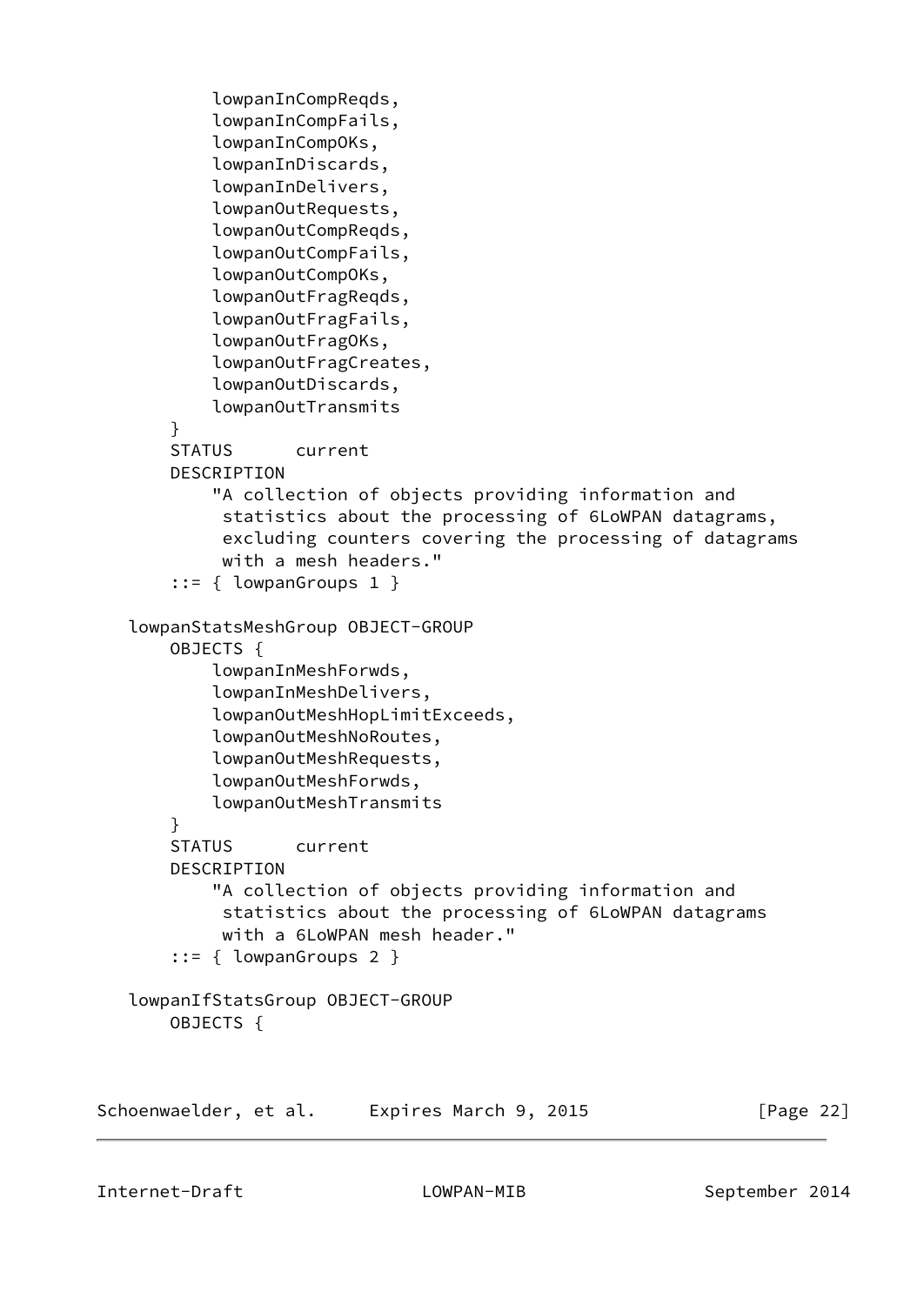```
 lowpanIfReasmTimeout,
         lowpanIfInReceives,
         lowpanIfInHdrErrors,
         lowpanIfInMeshReceives,
         lowpanIfInReasmReqds,
         lowpanIfInReasmFails,
         lowpanIfInReasmOKs,
         lowpanIfInCompReqds,
         lowpanIfInCompFails,
         lowpanIfInCompOKs,
         lowpanIfInDiscards,
         lowpanIfInDelivers,
         lowpanIfOutRequests,
         lowpanIfOutCompReqds,
         lowpanIfOutCompFails,
         lowpanIfOutCompOKs,
         lowpanIfOutFragReqds,
         lowpanIfOutFragFails,
         lowpanIfOutFragOKs,
         lowpanIfOutFragCreates,
         lowpanIfOutDiscards,
         lowpanIfOutTransmits
     }
     STATUS current
     DESCRIPTION
         "A collection of objects providing per interface
          information and statistics about the processing
          of 6LoWPAN datagrams, excluding counters covering
          the processing of datagrams with a mesh headers."
     ::= { lowpanGroups 3 }
 lowpanIfStatsMeshGroup OBJECT-GROUP
     OBJECTS {
         lowpanIfInMeshForwds,
         lowpanIfInMeshDelivers,
         lowpanIfOutMeshHopLimitExceeds,
         lowpanIfOutMeshNoRoutes,
         lowpanIfOutMeshRequests,
         lowpanIfOutMeshForwds,
         lowpanIfOutMeshTransmits
     }
     STATUS current
     DESCRIPTION
         "A collection of objects providing per interface
          information and statistics about the processing
          of 6LoWPAN datagrams with a 6LoWPAN mesh header."
     ::= { lowpanGroups 4 }
```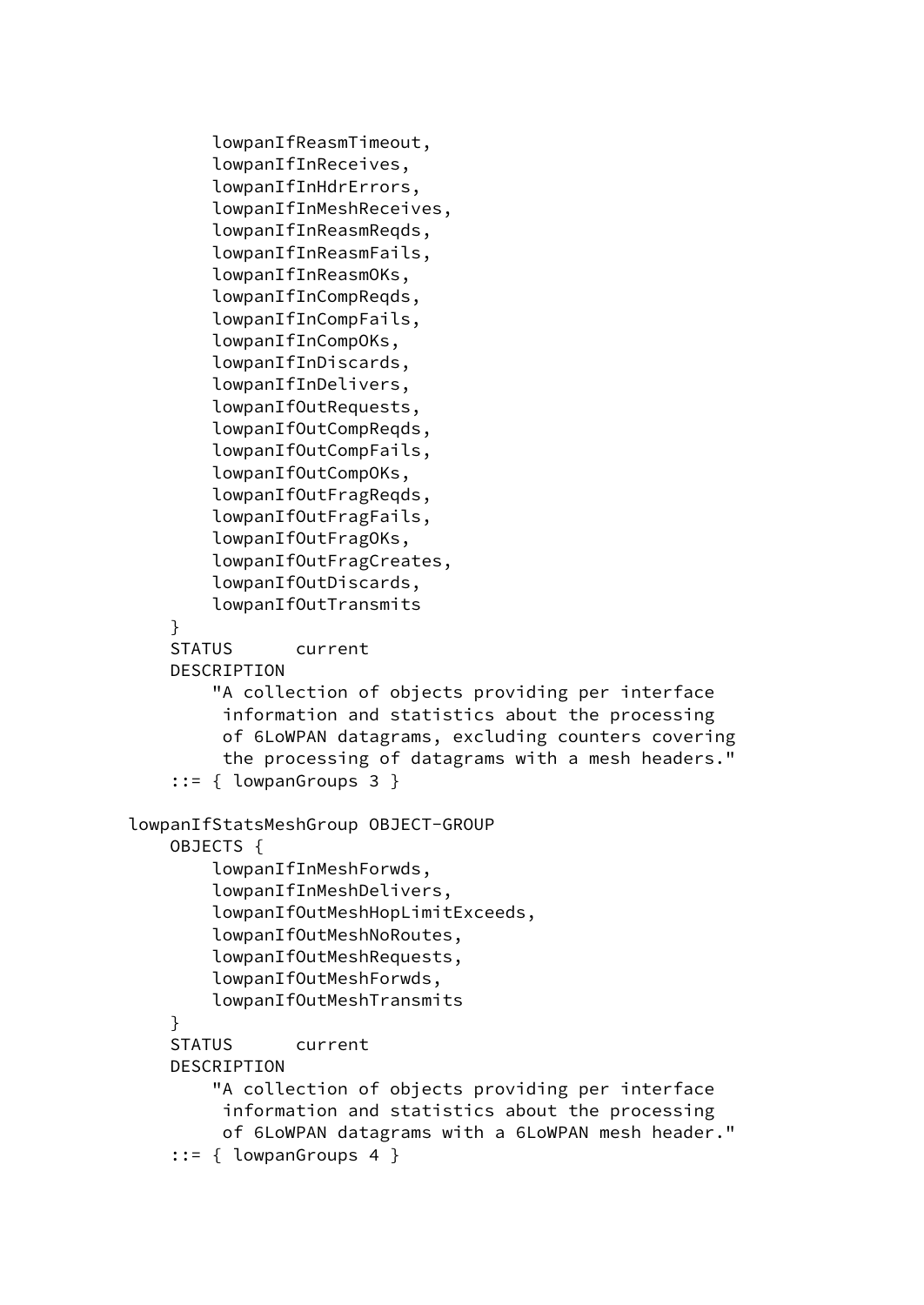<span id="page-26-1"></span>Internet-Draft LOWPAN-MIB September 2014

END

<span id="page-26-0"></span>[7](#page-26-0). Security Considerations

 There are no management objects defined in this MIB module that have a MAX-ACCESS clause of read-write and/or read-create. So, if this MIB module is implemented correctly, then there is no risk that an intruder can alter or create any management objects of this MIB module via direct SNMP SET operations.

Some of the readable objects in this MIB module (i.e., objects with a MAX-ACCESS other than not-accessible) may be considered sensitive or vulnerable in some network environments. It is thus important to control even GET and/or NOTIFY access to these objects and possibly to even encrypt the values of these objects when sending them over the network via SNMP.

 The read-only counters provide insights into the amount of 6LoWPAN traffic a node is receiving or transmitting. This might provide information whether a device is regularly exchanging information with other devices or whether a device is mostly not participating in any communication (e.g., the device might be "easier" to take away unnoticed). The reassembly counters could be used to direct denial of service attacks on the reassembly mechanism.

 SNMP versions prior to SNMPv3 did not include adequate security. Even if the network itself is secure (for example by using IPsec), even then, there is no control as to who on the secure network is allowed to access and GET/SET (read/change/create/delete) the objects in this MIB module.

 It is RECOMMENDED that implementers consider the security features as provided by the SNMPv3 framework (see [\[RFC3410\], section](https://datatracker.ietf.org/doc/pdf/rfc3410#section-8) 8), including full support for the SNMPv3 cryptographic mechanisms (for authentication and privacy).

 Further, deployment of SNMP versions prior to SNMPv3 is NOT RECOMMENDED. Instead, it is RECOMMENDED to deploy SNMPv3 and to enable cryptographic security. It is then a customer/operator responsibility to ensure that the SNMP entity giving access to an instance of this MIB module is properly configured to give access to the objects only to those principals (users) that have legitimate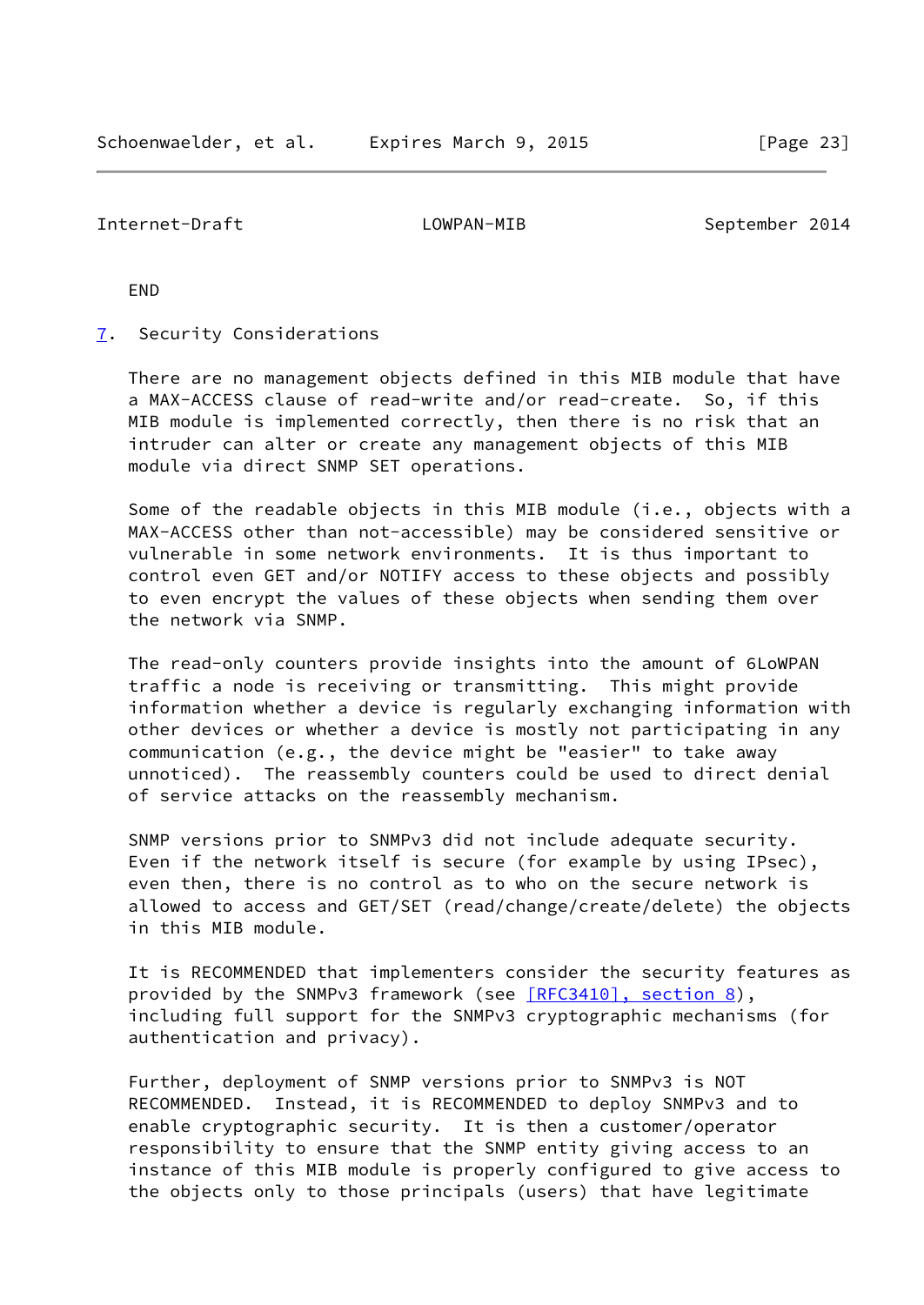rights to indeed GET or SET (change/create/delete) them.

Schoenwaelder, et al. Expires March 9, 2015 [Page 24]

<span id="page-27-1"></span>Internet-Draft LOWPAN-MIB September 2014

# <span id="page-27-0"></span>[8](#page-27-0). IANA Considerations

 IANA and RFC Ed.: IANA is requested to assign a value for "YYYY" under the 'mib-2' subtree and to record the assignment in the SMI Numbers registry. When the assignment has been made, the RFC Editor is asked to replace "YYYY" (here and in the MIB module) with the assigned value and to remove this note.

 The MIB module in this document uses the following IANA-assigned OBJECT IDENTIFIER values recorded in the SMI Numbers registry:

| Descriptor | OBJECT IDENTIFIER value |
|------------|-------------------------|
|            |                         |
| lowpanMIB  | $\{$ mib-2 YYYY $\}$    |

# <span id="page-27-2"></span>[9](#page-27-2). Acknowledgements

 This specification borrows heavily from the IP-MIB defined in  $[RFC4293]$  $[RFC4293]$ .

 Juergen Schoenwaelder and Anuj Sehgal were partly funded by Flamingo, a Network of Excellence project (ICT-318488) supported by the European Commission under its Seventh Framework Programme.

# <span id="page-27-3"></span>[10.](#page-27-3) References

<span id="page-27-4"></span>[10.1](#page-27-4). Normative References

- [RFC2119] Bradner, S., "Key words for use in RFCs to Indicate Requirement Levels", [BCP 14](https://datatracker.ietf.org/doc/pdf/bcp14), [RFC 2119](https://datatracker.ietf.org/doc/pdf/rfc2119), March 1997.
- [RFC2578] McCloghrie, K., Ed., Perkins, D., Ed., and J. Schoenwaelder, Ed., "Structure of Management Information Version 2 (SMIv2)", STD 58, [RFC 2578,](https://datatracker.ietf.org/doc/pdf/rfc2578) April 1999.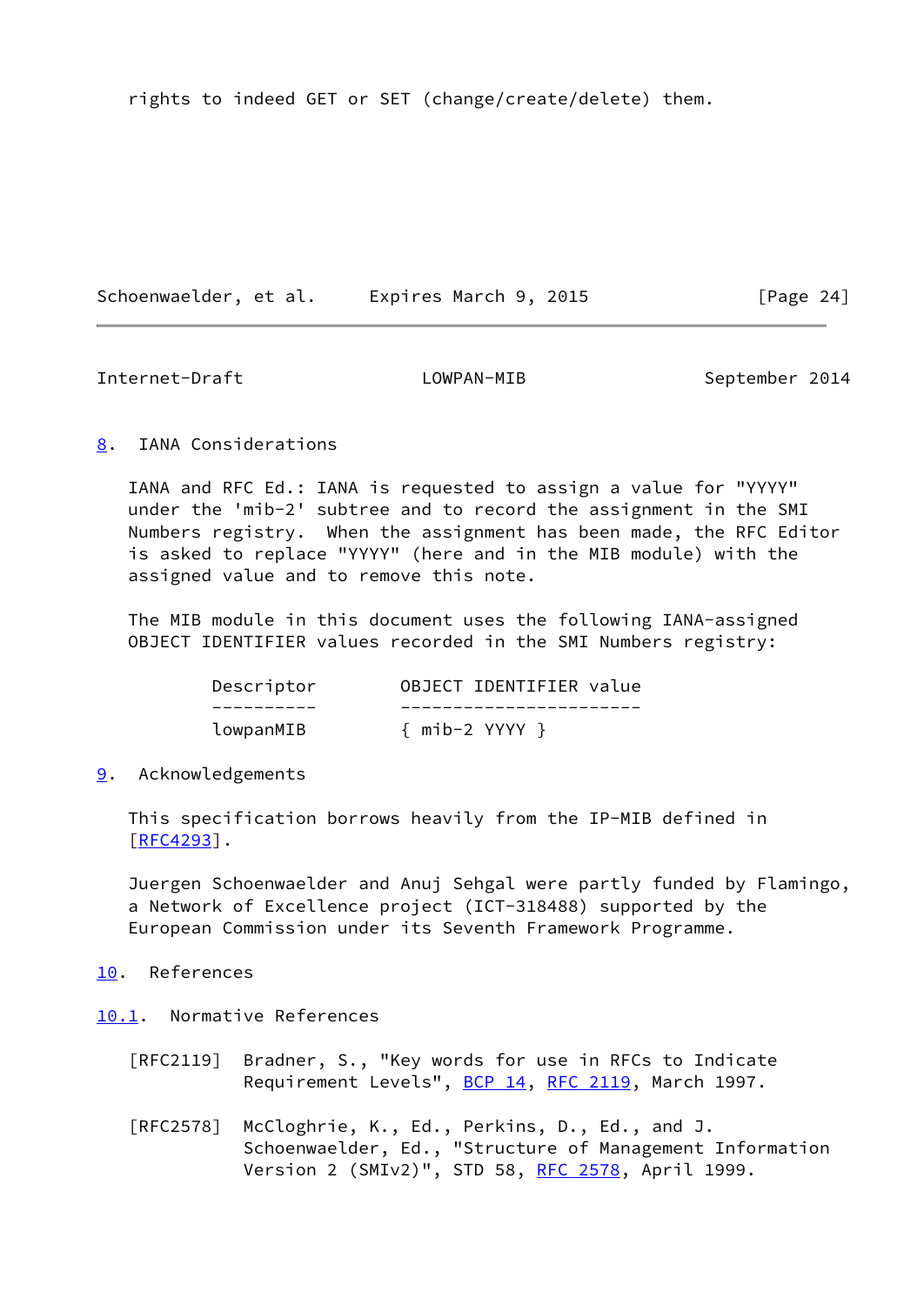- [RFC2579] McCloghrie, K., Ed., Perkins, D., Ed., and J. Schoenwaelder, Ed., "Textual Conventions for SMIv2", STD 58, [RFC 2579,](https://datatracker.ietf.org/doc/pdf/rfc2579) April 1999.
- [RFC2580] McCloghrie, K., Perkins, D., and J. Schoenwaelder, "Conformance Statements for SMIv2", STD 58, [RFC 2580,](https://datatracker.ietf.org/doc/pdf/rfc2580) April 1999.
- [RFC4944] Montenegro, G., Kushalnagar, N., Hui, J., and D. Culler, "Transmission of IPv6 Packets over IEEE 802.15.4 Networks", [RFC 4944](https://datatracker.ietf.org/doc/pdf/rfc4944), September 2007.

<span id="page-28-1"></span>Schoenwaelder, et al. Expires March 9, 2015 [Page 25]

- [RFC2863] McCloghrie, K. and F. Kastenholz, "The Interfaces Group MIB", [RFC 2863](https://datatracker.ietf.org/doc/pdf/rfc2863), June 2000.
- <span id="page-28-0"></span>[10.2](#page-28-0). Informative References
	- [RFC0768] Postel, J., "User Datagram Protocol", STD 6, [RFC 768](https://datatracker.ietf.org/doc/pdf/rfc768), August 1980.
	- [RFC2460] Deering, S. and R. Hinden, "Internet Protocol, Version 6 (IPv6) Specification", [RFC 2460](https://datatracker.ietf.org/doc/pdf/rfc2460), December 1998.
	- [RFC3410] Case, J., Mundy, R., Partain, D., and B. Stewart, "Introduction and Applicability Statements for Internet- Standard Management Framework", [RFC 3410,](https://datatracker.ietf.org/doc/pdf/rfc3410) December 2002.
	- [RFC4113] Fenner, B. and J. Flick, "Management Information Base for the User Datagram Protocol (UDP)", [RFC 4113](https://datatracker.ietf.org/doc/pdf/rfc4113), June 2005.
	- [RFC4292] Haberman, B., "IP Forwarding Table MIB", [RFC 4292,](https://datatracker.ietf.org/doc/pdf/rfc4292) April 2006.
	- [RFC4293] Routhier, S., "Management Information Base for the Internet Protocol (IP)", [RFC 4293,](https://datatracker.ietf.org/doc/pdf/rfc4293) April 2006.
	- [RFC4443] Conta, A., Deering, S., and M. Gupta, "Internet Control Message Protocol (ICMPv6) for the Internet Protocol Version 6 (IPv6) Specification", [RFC 4443,](https://datatracker.ietf.org/doc/pdf/rfc4443) March 2006.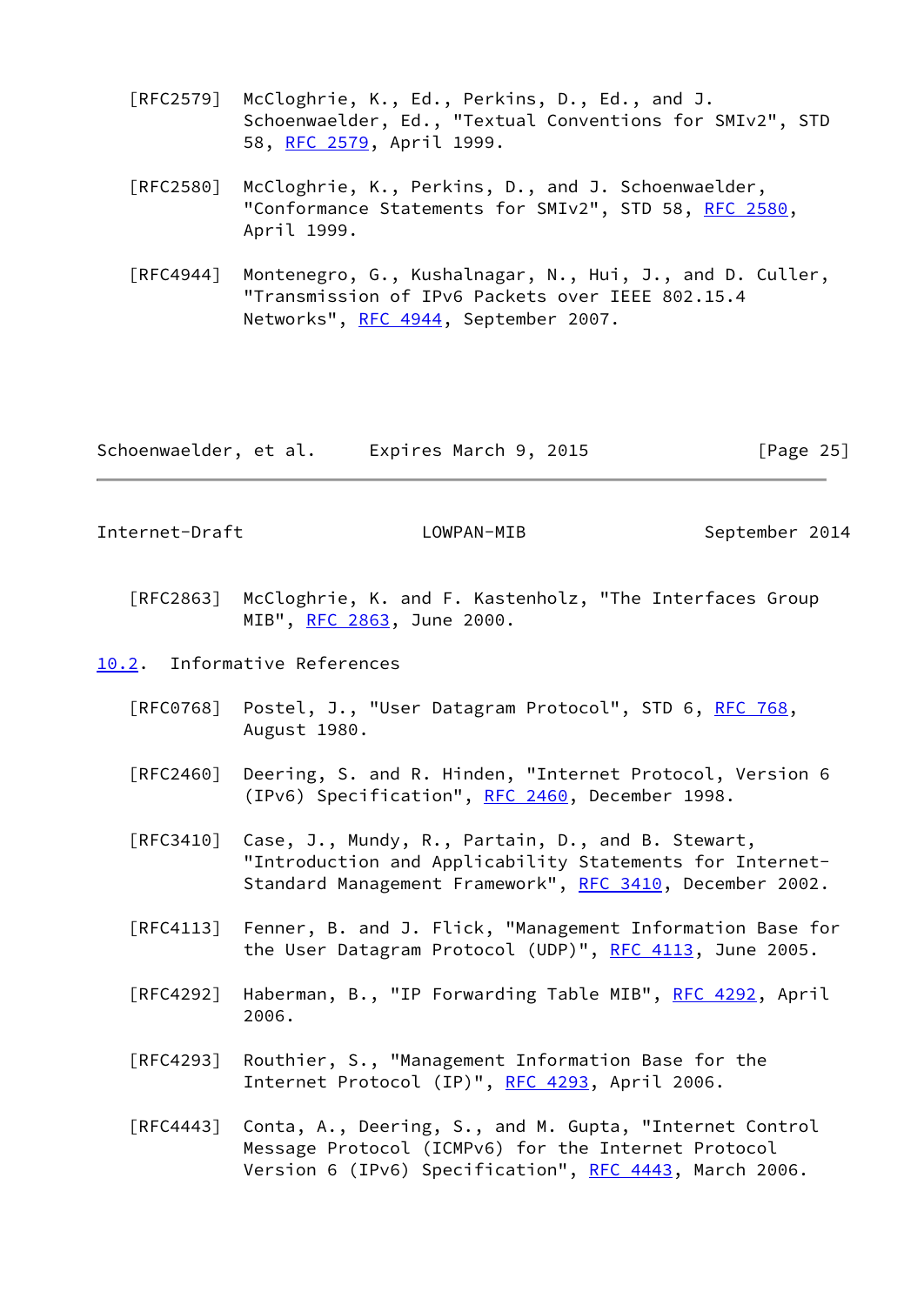[RFC7252] Shelby, Z., Hartke, K., and C. Bormann, "The Constrained Application Protocol (CoAP)", [RFC 7252](https://datatracker.ietf.org/doc/pdf/rfc7252), June 2014.

<span id="page-29-0"></span>[I-D.ietf-6lo-btle]

 Nieminen, J., Savolainen, T., Isomaki, M., Patil, B., Shelby, Z., and C. Gomez, "Transmission of IPv6 Packets over BLUETOOTH(R) Low Energy", [draft-ietf-6lo-btle-03](https://datatracker.ietf.org/doc/pdf/draft-ietf-6lo-btle-03) (work in progress), September 2014.

<span id="page-29-1"></span> [CASE] Case, J. and C. Partridge, "Case Diagrams: A First Step to Diagrammed Management Information Bases", Computer Communications Review 19(1), January 1989.

Authors' Addresses

Schoenwaelder, et al. Expires March 9, 2015 [Page 26]

Internet-Draft LOWPAN-MIB September 2014

 Juergen Schoenwaelder Jacobs University Campus Ring 1 Bremen 28759 Germany

EMail: j.schoenwaelder@jacobs-university.de

 Anuj Sehgal Jacobs University Campus Ring 1 Bremen 28759 Germany

EMail: s.anuj@jacobs-university.de

 Tina Tsou Huawei Technologies (USA) 2330 Central Expressway